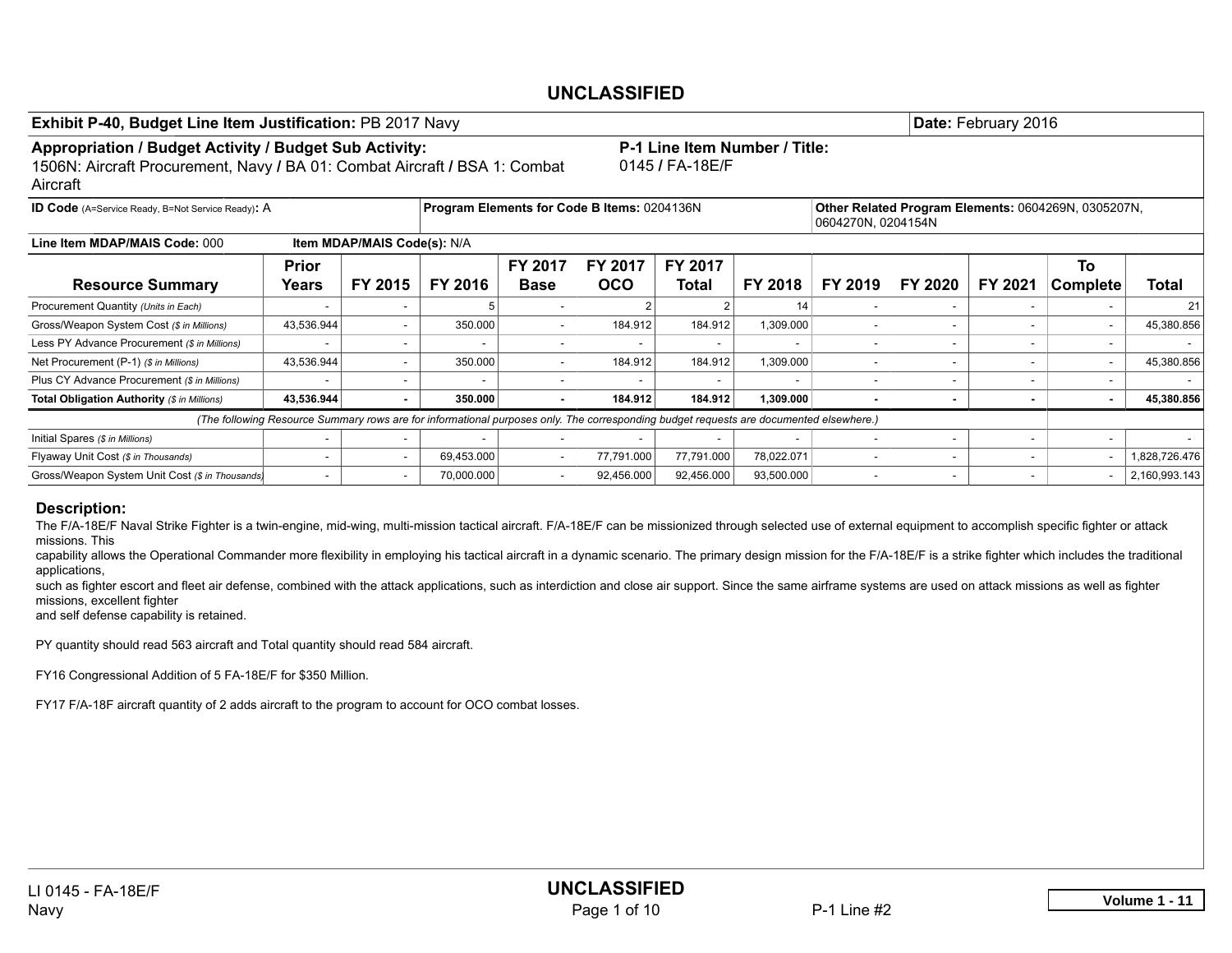|                 | Exhibit P-40, Budget Line Item Justification: PB 2017 Navy                                                                                                                                                                                                     |                             |          |                                                 |                                                  |                                                 |  |                                                                           | Date: February 2016                             |                                                |  |  |  |  |  |
|-----------------|----------------------------------------------------------------------------------------------------------------------------------------------------------------------------------------------------------------------------------------------------------------|-----------------------------|----------|-------------------------------------------------|--------------------------------------------------|-------------------------------------------------|--|---------------------------------------------------------------------------|-------------------------------------------------|------------------------------------------------|--|--|--|--|--|
| Aircraft        | Appropriation / Budget Activity / Budget Sub Activity:<br>1506N: Aircraft Procurement, Navy / BA 01: Combat Aircraft / BSA 1: Combat                                                                                                                           |                             |          |                                                 | P-1 Line Item Number / Title:<br>0145 / FA-18E/F |                                                 |  |                                                                           |                                                 |                                                |  |  |  |  |  |
|                 | <b>ID Code</b> (A=Service Ready, B=Not Service Ready): A                                                                                                                                                                                                       |                             |          | Program Elements for Code B Items: 0204136N     |                                                  |                                                 |  | Other Related Program Elements: 0604269N, 0305207N,<br>0604270N, 0204154N |                                                 |                                                |  |  |  |  |  |
|                 | Line Item MDAP/MAIS Code: 000                                                                                                                                                                                                                                  | Item MDAP/MAIS Code(s): N/A |          |                                                 |                                                  |                                                 |  |                                                                           |                                                 |                                                |  |  |  |  |  |
|                 | <b>Exhibits Schedule</b>                                                                                                                                                                                                                                       |                             |          | <b>Prior Years</b>                              | FY 2015                                          | FY 2016                                         |  | <b>FY 2017 Base</b>                                                       | FY 2017 OCO                                     | FY 2017 Total                                  |  |  |  |  |  |
| Exhibit<br>Type | Title*                                                                                                                                                                                                                                                         | <b>Subexhibits</b>          | ID<br>CD | <b>Quantity / Total Cost</b><br>(Each) I (\$ M) | <b>Quantity / Total Cost</b><br>(Each) I (S M)   | <b>Quantity / Total Cost</b><br>(Each) I (\$ M) |  | <b>Quantity / Total Cost</b><br>(Each) I (\$ M)                           | <b>Quantity / Total Cost</b><br>(Each) I (\$ M) | <b>Quantity / Total Cost</b><br>(Each) I (S M) |  |  |  |  |  |
| $P-5$           | 1 / 0145 F/A-18 E/F MYP                                                                                                                                                                                                                                        | P-5a, P-21                  |          | $-$ / 43,536.944                                | $-$                                              | 5/350.000                                       |  | $-$ / $-$                                                                 | 2/184.912                                       | 2/184.912                                      |  |  |  |  |  |
| $P-40$          | Total Gross/Weapon System Cost                                                                                                                                                                                                                                 |                             |          | /43,536.944                                     | $-1$                                             | 5/350.000                                       |  | $-1$                                                                      | 2/184.912                                       | 2/184.912                                      |  |  |  |  |  |
|                 | *Title represents 1) the Number / Title for Items; 2) the Number / Title [DODIC] for Ammunition; and/or 3) the Number / Title (Modification Type) for Modifications.<br>Note: Totals in this Exhibit P-40 set may not be exact or sum exactly due to rounding. |                             |          |                                                 |                                                  |                                                 |  |                                                                           |                                                 |                                                |  |  |  |  |  |
|                 | Justification:                                                                                                                                                                                                                                                 |                             |          |                                                 |                                                  |                                                 |  |                                                                           |                                                 |                                                |  |  |  |  |  |
| OCO:            | The FY2017 Overseas Contingency Operation (OCO) requirement of 2 FA-18E/F for \$185 million Aircraft Reset in support of OCO operations.<br>Note: PY quantity should be 563 aircraft and total quantity should be 584 aircraft.                                |                             |          |                                                 |                                                  |                                                 |  |                                                                           |                                                 |                                                |  |  |  |  |  |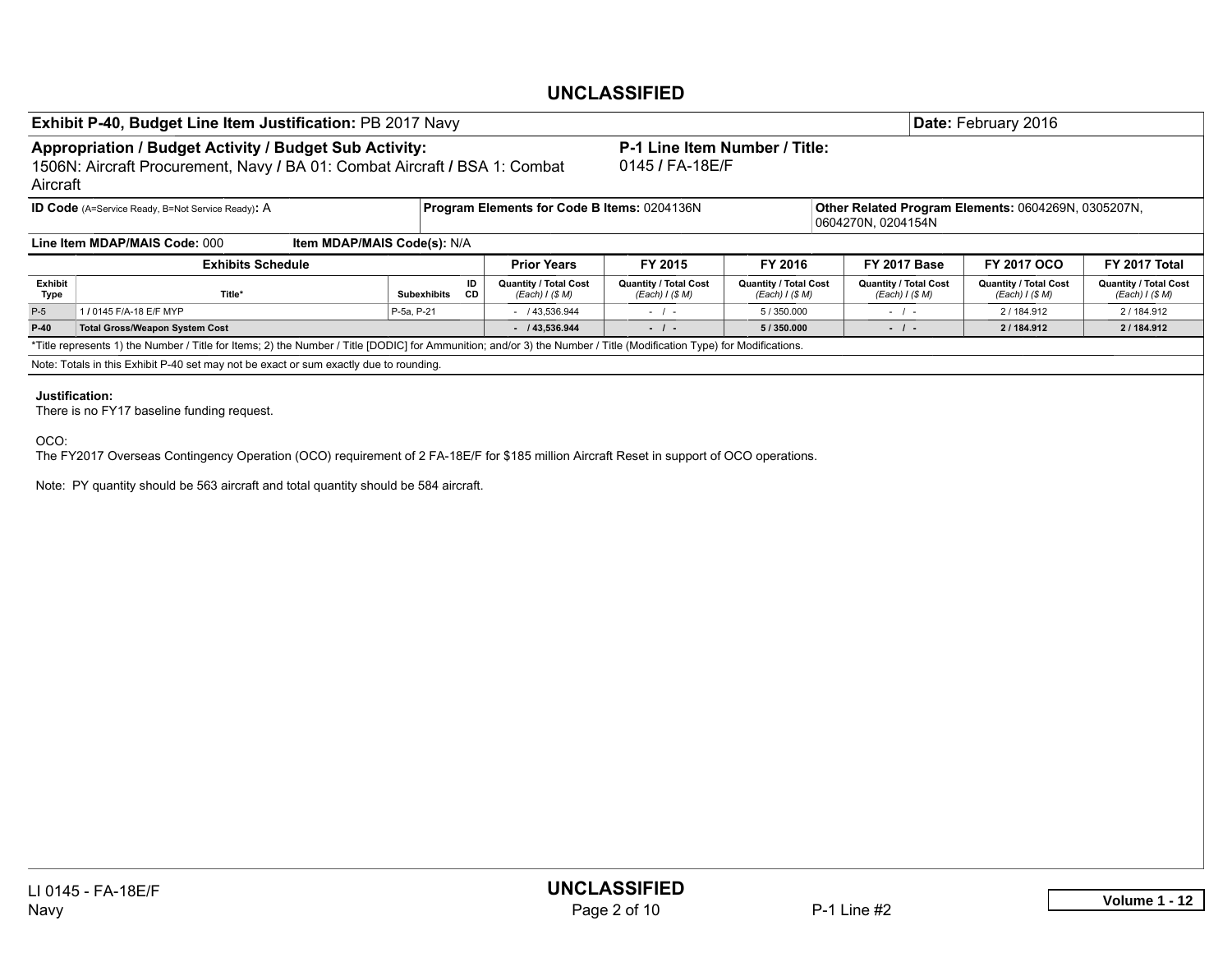| Exhibit P-5, Cost Analysis: PB 2017 Navy                                                       |                                                         |                    |                              |                           |                          |                              |                                                  |                          |                              |                                                                                                                                        |                             |                              |                           |                          | Date: February 2016          |                                                         |                          |                              |
|------------------------------------------------------------------------------------------------|---------------------------------------------------------|--------------------|------------------------------|---------------------------|--------------------------|------------------------------|--------------------------------------------------|--------------------------|------------------------------|----------------------------------------------------------------------------------------------------------------------------------------|-----------------------------|------------------------------|---------------------------|--------------------------|------------------------------|---------------------------------------------------------|--------------------------|------------------------------|
| Appropriation / Budget Activity / Budget Sub Activity:<br>1506N / 01 / 1                       |                                                         |                    |                              |                           |                          |                              | P-1 Line Item Number / Title:<br>0145 / FA-18E/F |                          |                              |                                                                                                                                        |                             |                              |                           |                          |                              | Item Number / Title [DODIC]:<br>1 / 0145 F/A-18 E/F MYP |                          |                              |
| <b>ID Code</b> (A=Service Ready, B=Not Service Ready) :                                        |                                                         |                    |                              |                           |                          |                              |                                                  |                          |                              | <b>MDAP/MAIS Code:</b>                                                                                                                 |                             |                              |                           |                          |                              |                                                         |                          |                              |
|                                                                                                | <b>Resource Summary</b>                                 |                    |                              |                           |                          | <b>Prior Years</b>           |                                                  | FY 2015                  |                              |                                                                                                                                        | FY 2016                     |                              | <b>FY 2017 Base</b>       |                          | FY 2017 OCO                  |                                                         | FY 2017 Total            |                              |
| Procurement Quantity (Units in Each)                                                           |                                                         |                    |                              |                           |                          |                              | $\sim$                                           |                          | $\overline{\phantom{a}}$     |                                                                                                                                        |                             | 5 <sup>5</sup>               |                           | $\sim$                   |                              | $\overline{2}$                                          |                          | 2                            |
| Gross/Weapon System Cost (\$ in Millions)                                                      |                                                         |                    |                              |                           |                          |                              | 43,536.944                                       |                          |                              |                                                                                                                                        | 350.000                     |                              |                           | $\sim$                   |                              | 184.912                                                 |                          | 184.912                      |
| Less PY Advance Procurement (\$ in Millions)                                                   |                                                         |                    |                              |                           |                          |                              |                                                  |                          |                              |                                                                                                                                        |                             |                              |                           | $\sim$                   |                              |                                                         |                          |                              |
| Net Procurement (P-1) (\$ in Millions)                                                         |                                                         |                    |                              |                           |                          |                              | 43,536.944                                       |                          | $\overline{\phantom{a}}$     |                                                                                                                                        | 350.000                     |                              |                           | $\sim$                   |                              | 184.912                                                 |                          | 184.912                      |
| Plus CY Advance Procurement (\$ in Millions)                                                   |                                                         |                    |                              |                           |                          |                              |                                                  |                          |                              |                                                                                                                                        |                             |                              |                           | $\sim$                   |                              |                                                         |                          |                              |
| Total Obligation Authority (\$ in Millions)                                                    |                                                         |                    |                              |                           |                          |                              | 43.536.944                                       |                          |                              |                                                                                                                                        | 350,000                     |                              |                           |                          |                              | 184.912                                                 |                          | 184.912                      |
|                                                                                                |                                                         |                    |                              |                           |                          |                              |                                                  |                          |                              | (The following Resource Summary rows are for informational purposes only. The corresponding budget requests are documented elsewhere.) |                             |                              |                           |                          |                              |                                                         |                          |                              |
| Initial Spares (\$ in Millions)                                                                |                                                         |                    |                              |                           |                          |                              | $\sim$                                           |                          |                              |                                                                                                                                        |                             |                              |                           | $\sim$                   |                              |                                                         |                          |                              |
| Gross/Weapon System Unit Cost (\$ in Thousands)                                                |                                                         |                    |                              |                           |                          |                              | $\sim$                                           |                          |                              |                                                                                                                                        | 70,000.000                  |                              |                           | $\sim$                   |                              | 92,456.000                                              |                          | 92.456.000                   |
|                                                                                                |                                                         |                    |                              |                           |                          |                              |                                                  |                          |                              |                                                                                                                                        |                             |                              |                           |                          |                              |                                                         |                          |                              |
| Note: Subtotals or Totals in this Exhibit P-5 may not be exact or sum exactly due to rounding. |                                                         |                    |                              |                           |                          |                              |                                                  |                          |                              |                                                                                                                                        |                             |                              |                           |                          |                              |                                                         |                          |                              |
|                                                                                                |                                                         | <b>Prior Years</b> |                              |                           | FY 2015                  |                              |                                                  | FY 2016                  |                              |                                                                                                                                        | <b>FY 2017 Base</b>         |                              |                           | <b>FY 2017 OCO</b>       |                              |                                                         | FY 2017 Total            |                              |
| <b>Cost Elements</b>                                                                           | <b>Unit Cost</b><br>(S K)                               | Qty<br>(Each)      | <b>Total</b><br>Cost<br>(SM) | <b>Unit Cost</b><br>(S K) | Qty<br>(Each)            | <b>Total</b><br>Cost<br>(SM) | <b>Unit Cost</b><br>(S K)                        | Qty<br>(Each)            | <b>Total</b><br>Cost<br>(SM) | <b>Unit Cost</b><br>(S K)                                                                                                              | Qty<br>(Each)               | <b>Total</b><br>Cost<br>(SM) | <b>Unit Cost</b><br>(S K) | Qty<br>(Each)            | <b>Total</b><br>Cost<br>(SM) | <b>Unit Cost</b><br>(S K)                               | Qty<br>(Each)            | <b>Total</b><br>Cost<br>(SM) |
| <b>Flyaway Cost</b>                                                                            |                                                         |                    |                              |                           |                          |                              |                                                  |                          |                              |                                                                                                                                        |                             |                              |                           |                          |                              |                                                         |                          |                              |
| <b>Recurring Cost</b>                                                                          |                                                         |                    |                              |                           |                          |                              |                                                  |                          |                              |                                                                                                                                        |                             |                              |                           |                          |                              |                                                         |                          |                              |
| 1.1.1) Airframe/CFE $(†)$                                                                      | 40,391.485                                              | 563                | 22,740.406                   | $\blacksquare$            |                          |                              | 46,205.000                                       | 5                        | 231.025                      | $\overline{\phantom{a}}$                                                                                                               |                             |                              | 48,034.000                | $\overline{2}$           | 96.068                       | 48,034.000                                              | $\overline{2}$           | 96.068                       |
| 1.1.2) CFE Electronics                                                                         | 5,032.202                                               | 563                | 2,833.130                    | $\omega$                  | $\omega$                 | $\sim$                       | 6,120.000                                        | 5 <sup>5</sup>           | 30.600                       | $\omega$                                                                                                                               | $\mathcal{L}_{\mathcal{A}}$ | $\sim$                       | 6,129.000                 | $\overline{2}$           | 12.258                       | 6,129.000                                               | $\overline{2}$           | 12.258                       |
| 1.1.3) GFE Electronics                                                                         | 1,758.538                                               | 563                | 990.057                      | $\sim$                    | $\overline{\phantom{a}}$ | $\sim$                       | 2,588.000                                        | 5                        | 12.940                       | $\sim$                                                                                                                                 | $\sim$                      | $\sim$                       | 3,350.000                 | $\overline{2}$           | 6.700                        | 3,350.000                                               | $\overline{2}$           | 6.700                        |
| 1.1.4) Engines/Eng<br>Acc <sup>(†)</sup>                                                       | 4,035.464                                               | 1,126              | 4,543.933                    | $\blacksquare$            |                          |                              | 5,363.000                                        | 10                       | 53.630                       | $\overline{\phantom{a}}$                                                                                                               |                             |                              | 5,437.000                 | $\overline{4}$           | 21.748                       | 5,437.000                                               | $\overline{4}$           | 21.748                       |
| 1.1.5) Armament                                                                                | 228.046                                                 | 563                | 128.390                      | $\sim$                    | $\sim$                   | $\sim$                       | 378.000                                          | 5 <sup>5</sup>           | 1.890                        | $\sim$                                                                                                                                 | $\sim$                      | $\overline{\phantom{a}}$     | 395.000                   | $\overline{2}$           | 0.790                        | 395.000                                                 | $\overline{2}$           | 0.790                        |
| 1.1.6) Other GFE                                                                               | 493.648                                                 | 563                | 277.924                      | $\omega$                  | $\sim$                   | $\sim$                       | 670,000                                          | 5                        | 3.350                        | $\sim$                                                                                                                                 | $\sim$                      | $\sim$                       | 866,000                   | $\overline{2}$           | 1.732                        | 866.000                                                 | 2                        | 1.732                        |
| 1.1.7) Rec Flyaway<br>ECO                                                                      | 717.684                                                 | 563                | 404.056                      | $\blacksquare$            | ÷,                       |                              | 500.000                                          | 5                        | 2.500                        | ÷.                                                                                                                                     | $\overline{\phantom{a}}$    |                              | 1,083.000                 | $\overline{2}$           | 2.166                        | 1,083.000                                               | $\overline{2}$           | 2.166                        |
| <b>Subtotal: Recurring Cost</b>                                                                | $\sim$                                                  | $\sim$             | 31,917.896                   | $\sim$                    | $\blacksquare$           | $\sim$                       | $\overline{\phantom{a}}$                         | $\sim$                   | 335.935                      | $\omega$                                                                                                                               | $\sim$                      | $\sim$                       | $\sim$                    | $\sim$                   | 141.462                      | $\overline{\phantom{a}}$                                | $\sim$                   | 141.462                      |
| Non Recurring Cost                                                                             |                                                         |                    |                              |                           |                          |                              |                                                  |                          |                              |                                                                                                                                        |                             |                              |                           |                          |                              |                                                         |                          |                              |
| 1.2.1) Non-Recur Cost<br>1.2.2) Ancillary Equip                                                | ÷.                                                      |                    | 1,508.011                    | $\omega$                  | ÷,                       | ×.                           |                                                  | ÷.                       |                              | $\bar{a}$                                                                                                                              | ×.                          | $\sim$                       |                           | ÷,                       |                              |                                                         | $\sim$                   |                              |
| (1)                                                                                            |                                                         |                    | 3,382.193                    | ×.                        | ٠                        |                              |                                                  | $\sim$                   | 11.330                       | ÷,                                                                                                                                     |                             |                              | $\sim$                    |                          | 14.120                       |                                                         | $\sim$                   | 14.120                       |
| Subtotal: Non Recurring<br>Cost                                                                |                                                         |                    | 4,890.204                    | $\omega$                  | $\overline{\phantom{a}}$ |                              |                                                  | $\overline{\phantom{a}}$ | 11.330                       | $\bar{\phantom{a}}$                                                                                                                    | $\overline{\phantom{a}}$    |                              | $\overline{\phantom{a}}$  |                          | 14.120                       |                                                         | $\sim$                   | 14.120                       |
| Subtotal: Flyaway Cost                                                                         | $\tilde{\phantom{a}}$                                   |                    | 36,808.100                   | $\blacksquare$            | $\overline{\phantom{a}}$ | $\overline{a}$               |                                                  |                          | 347.265                      | $\overline{\phantom{a}}$                                                                                                               | $\blacksquare$              |                              | $\tilde{\phantom{a}}$     |                          | 155.582                      |                                                         | $\blacksquare$           | 155.582                      |
| <b>Support Cost</b>                                                                            |                                                         |                    |                              |                           | $\omega$                 | $\sim$                       |                                                  |                          |                              |                                                                                                                                        |                             |                              |                           |                          |                              |                                                         |                          |                              |
| 2.1) Airframe PGSE                                                                             | 341.030<br>$\sim$<br>$\sim$<br>$\sim$                   |                    |                              |                           |                          |                              | $\sim$                                           | $\overline{\phantom{a}}$ | ÷,                           | $\overline{\phantom{a}}$                                                                                                               | $\omega$                    | $\sim$                       | $\sim$                    | ÷,                       | $\overline{\phantom{a}}$     | $\sim$                                                  | $\sim$                   |                              |
| 2.2) Engine PGSE                                                                               | 127.267<br>$\sim$<br>$\overline{\phantom{a}}$<br>$\sim$ |                    |                              |                           |                          | $\sim$                       | $\sim$                                           | $\overline{\phantom{a}}$ | $\overline{\phantom{a}}$     | $\overline{\phantom{a}}$                                                                                                               | $\sim$                      | $\sim$                       | $\overline{\phantom{a}}$  | $\overline{\phantom{a}}$ | $\overline{\phantom{a}}$     |                                                         | $\overline{\phantom{a}}$ | $\sim$                       |
| 2.3) Avionics PGSE                                                                             | $\sim$                                                  | $\sim$             | 425.515                      | $\omega$                  | $\omega$                 | $\sim$                       | $\sim$                                           | $\sim$                   | $\sim$                       | $\omega$                                                                                                                               | $\omega$                    | $\sim$                       | $\sim$                    | ÷.                       | $\omega$                     | $\overline{\phantom{a}}$                                | $\sim$                   | $\sim$                       |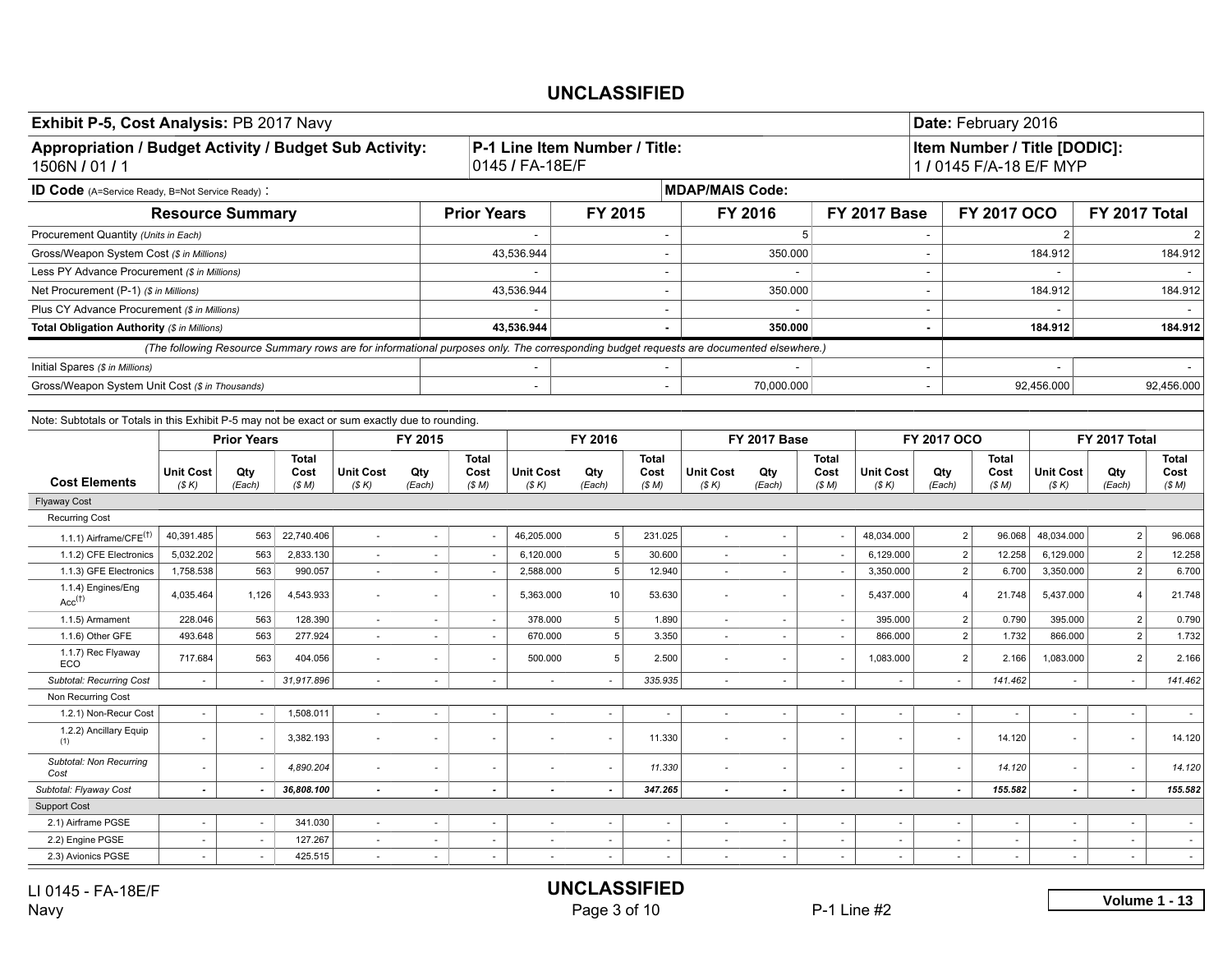#### Exhibit P-5, Cost Analysis: PB 2017 Navy Date: February 2016 Appropriation / Budget Activity / Budget Sub Activity: 1506N / 01 / 1 P-1 Line Item Number / Title: 0145 / FA-18E/F Item Number / Title [DODIC]: 1 / 0145 F/A-18 E/F MYP ID Code (A=Service Ready, B=Not Service Ready) : **MDAP/MAIS Code:** MDAP/MAIS Code: Note: Subtotals or Totals in this Exhibit P-5 may not be exact or sum exactly due to rounding. Prior Years | FY 2015 | FY 2016 | FY 2017 Base | FY 2017 OCO | FY 2017 Total Cost Elements Unit Cost *(\$ K)* Qty *(Each)* Total Cost *(\$ M)* Unit Cost *(\$ K)* Qty *(Each)* Total Cost *(\$ M)* Unit Cost *(\$ K)* Qty *(Each)* Total Cost *(\$ M)* Unit Cost *(\$ K)* Qty *(Each)* Total Cost *(\$ M)* Unit Cost *(\$ K)* Qty *(Each)* Total Cost *(\$ M)* Unit Cost *(\$ K)* Qty *(Each)* Total Cost *(\$ M)* 2.4) Pec Trng Eq - - 827.920 - - - - - - - - - - - - - - - 2.5) Pub/Tech Eq - - 405.085 - - - - - - - - - - - - - - - 2.6) Prod Eng Supt | - | - | 2,742.223 | - | - | - | - | - | - - - | 29.330 - | - | 29.330 2.7) Other ILS - - 1,859.804 - - - - - - - - - - - - - - - *Subtotal: Support Cost - - 6,728.844 - - - - - 2.735 - - - - - 29.330 - - 29.330* Gross/Weapon System Cost - - 43,536.944 - - - 70,000.000 <sup>5</sup> 350.000 - - - 92,456.000 <sup>2</sup> 184.912 92,456.000 <sup>2</sup> 184.912

(†) indicates the presence of a P-5a

#### Footnotes:

<sup>(1)</sup> Ancillary equipment such as: Joint Helmet Mounted Cueing System (JHMCS), Integrated Defensive Electronic Countermeasures (IDECM)/Radio Frequency Counter Measures (RFCM) ALQ-214 EFC, ALR-67, and External Fuel Tank.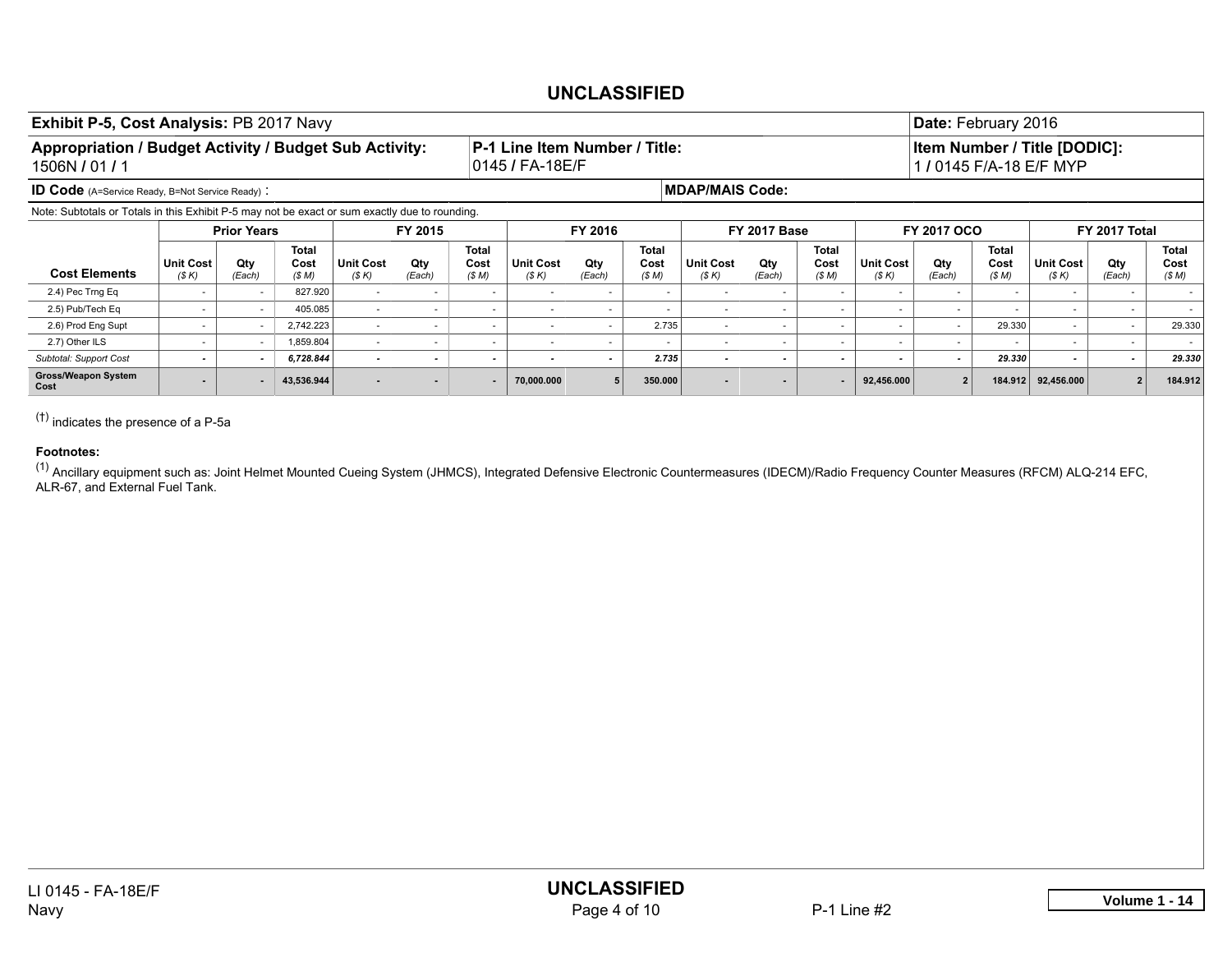| Exhibit P-5a, Procurement History and Planning: PB 2017 Navy             |             |                     |                                     |                                                  |                        |               |                              |                 | Date: February 2016       |                               |                                             |                                 |
|--------------------------------------------------------------------------|-------------|---------------------|-------------------------------------|--------------------------------------------------|------------------------|---------------|------------------------------|-----------------|---------------------------|-------------------------------|---------------------------------------------|---------------------------------|
| Appropriation / Budget Activity / Budget Sub Activity:<br>1506N / 01 / 1 |             |                     |                                     | P-1 Line Item Number / Title:<br>0145 / FA-18E/F |                        |               |                              |                 | 1 / 0145 F/A-18 E/F MYP   |                               | <b>Item Number / Title [DODIC]:</b>         |                                 |
| <b>Cost Elements</b>                                                     | Ο<br>C<br>О | <b>FY</b>           | <b>Contractor and Location</b>      | Method/Type<br>or<br><b>Funding Vehicle</b>      | <b>Location of PCO</b> | Award<br>Date | Date<br>of First<br>Delivery | Qty<br>(Each)   | <b>Unit Cost</b><br>(S K) | <b>Specs</b><br>Avail<br>Now? | <b>Date</b><br><b>Revision</b><br>Available | <b>RFP Issue</b><br><b>Date</b> |
| 1.1.1) Airframe/ $CFE^{(1)}$                                             |             | $2013^{(2)}$        | Boeing Co. / St. Louis, MO          | SS / FPIF                                        | <b>NAVAIR</b>          | Nov 2012      | Sep 2014                     | 37 <sup>1</sup> | 35,492.774                |                               |                                             |                                 |
| 1.1.1) Airframe/ $CFE^{(1)}$                                             |             | $2016^{(3)}$        | Boeing Co. / St. Louis, MO          | SS / FPIF                                        | <b>NAVAIR</b>          | Oct 2016      | Jan 2018                     |                 | 46,205.000                | N                             |                                             | Jan 2016                        |
| 1.1.1) Airframe/ $CFE(†)$                                                |             | 2017 <sup>(4)</sup> | Boeing Co. / St. Louis, MO          | SS / FPIF                                        | <b>NAVAIR</b>          | Sep 2017      | Sep 2019                     |                 | 48,034.000                | $\sqrt{}$                     |                                             | Oct 2016                        |
| 1.1.4) Engines/Eng Acc <sup>(†)</sup>                                    |             | $2016^{(5)}$        | General Electric Company / Lynn, MA | SS / FPIF                                        | <b>NAVAIR</b>          | Dec 2016      | Jul 2017                     | 10 <sup>1</sup> | 5,363.000                 | N                             |                                             | Jan 2016                        |
| 1.1.4) Engines/Eng $Acc(†)$                                              |             | $2017^{(6)}$        | General Electric Company / Lynn, MA | SS / FPIF                                        | <b>NAVAIR</b>          | Jun 2018      | Jan 2019                     |                 | 5,437.000                 |                               |                                             | Oct 2016                        |

(†) indicates the presence of a P-21

Footnotes:

<sup>(2)</sup> There is not a production line gap because the F/A-18 E, F, & G series aircraft and FMS aircraft share the same production line and tooling for most components, so the line has continually been building aircraft ever gap between FY2013 and FY2017 is mitigated by the delivery of the procured E/A-18G series and FMS aircraft.

(3) Notional Schedule

(4) Notional Schedule

(5) Notional Schedule

(6) Notional Schedule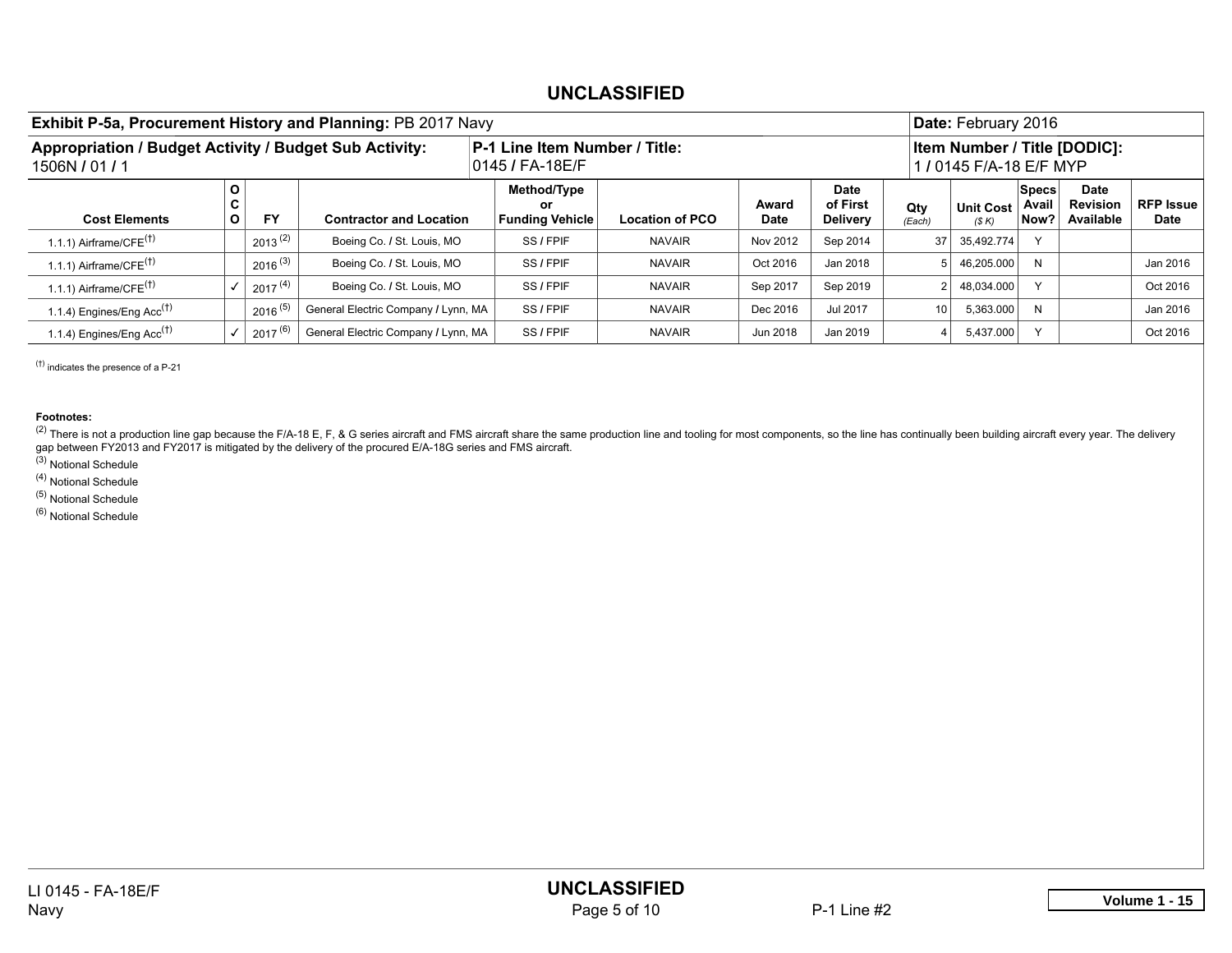| Exhibit P-21, Production Schedule: PB 2017 Navy                          |                                                                                                                    |                                                                                                                                                                                                                                                                  |                                        |                                   |                    |                   |             |                   |                             |                          |                  |             |                                                  |                    |             |        |                  |                  |                             |               |              |                                 |                             |                             |                                 |                  |        |                    | Date: February 2016                                     |             |        |                  |                                         |
|--------------------------------------------------------------------------|--------------------------------------------------------------------------------------------------------------------|------------------------------------------------------------------------------------------------------------------------------------------------------------------------------------------------------------------------------------------------------------------|----------------------------------------|-----------------------------------|--------------------|-------------------|-------------|-------------------|-----------------------------|--------------------------|------------------|-------------|--------------------------------------------------|--------------------|-------------|--------|------------------|------------------|-----------------------------|---------------|--------------|---------------------------------|-----------------------------|-----------------------------|---------------------------------|------------------|--------|--------------------|---------------------------------------------------------|-------------|--------|------------------|-----------------------------------------|
| Appropriation / Budget Activity / Budget Sub Activity:<br>1506N / 01 / 1 |                                                                                                                    |                                                                                                                                                                                                                                                                  |                                        |                                   |                    |                   |             |                   |                             |                          |                  |             | P-1 Line Item Number / Title:<br>0145 / FA-18E/F |                    |             |        |                  |                  |                             |               |              |                                 |                             |                             |                                 |                  |        |                    | Item Number / Title [DODIC]:<br>1 / 0145 F/A-18 E/F MYP |             |        |                  |                                         |
|                                                                          |                                                                                                                    | <b>Cost Elements</b><br>(Units in Each)                                                                                                                                                                                                                          |                                        |                                   |                    |                   |             |                   |                             |                          | Fiscal Year 2013 |             |                                                  |                    |             |        |                  |                  |                             |               |              |                                 |                             |                             |                                 | Fiscal Year 2014 |        |                    |                                                         |             |        |                  | $\mathbf B$<br>$\blacktriangle$         |
|                                                                          |                                                                                                                    |                                                                                                                                                                                                                                                                  | <b>ACCEPT</b>                          |                                   |                    |                   |             |                   |                             |                          |                  |             |                                                  | Calendar Year 2013 |             |        |                  |                  |                             |               |              |                                 |                             |                             |                                 |                  |        | Calendar Year 2014 |                                                         |             |        |                  | $\mathbf L$                             |
| $\circ$ $\vert$ <sup>M</sup><br>C   R                                    |                                                                                                                    | <b>PROC</b>                                                                                                                                                                                                                                                      | <b>PRIOR</b><br>TO <sub>1</sub><br>OCT | <b>BAL</b><br><b>DUE</b><br>AS OF | $_{\rm c}^{\rm o}$ | N<br>$\mathbf{o}$ | D<br>E.     | J<br>$\mathbf{A}$ | F                           | $\mathsf E$              | М<br>A           | Α<br>P      | M<br>Α                                           | J<br>U             | J<br>U      |        | А<br>U           | s<br>$\mathsf E$ | $\mathbf{o}$<br>$\mathbf c$ | $\mathbf{o}$  | N            | $\mathsf{P}_{\mathsf{E}}$       | J<br>A                      | F<br>E.                     | M<br>$\blacktriangle$           | Α<br>P           |        | M<br>A             | J<br>U                                                  | J<br>U      | A<br>U | s<br>$\mathsf E$ | $\overset{\mathsf{A}}{\mathsf{N}}$<br>c |
| <b>FY</b><br>$O$ #<br>1.1.1) Airframe/CFE                                | <b>SERVICE</b>                                                                                                     | QTY                                                                                                                                                                                                                                                              | 2012                                   | 1 OCT                             | $\mathbf{T}$       | v                 | $\mathbf c$ | ${\sf N}$         |                             | $\mathbf{B}$             | ${\mathbf R}$    | $\mathbf R$ | Y                                                | $\,$ N             | $\mathbf L$ |        | G                | P                | $\mathsf T$                 |               | $\mathsf{v}$ | $\mathbf{c}$                    | ${\sf N}$                   | В                           | $\mathsf R$                     | $\mathsf R$      |        | Y                  | $\,$ N                                                  | $\mathsf L$ | G      | $\mathsf P$      | $\mathsf E$                             |
| Prior Years Deliveries: 526                                              |                                                                                                                    |                                                                                                                                                                                                                                                                  |                                        |                                   |                    |                   |             |                   |                             |                          |                  |             |                                                  |                    |             |        |                  |                  |                             |               |              |                                 |                             |                             |                                 |                  |        |                    |                                                         |             |        |                  |                                         |
| 2013 NAVY<br>1 <sup>1</sup>                                              |                                                                                                                    | $37\,$                                                                                                                                                                                                                                                           |                                        | $37\,$                            |                    | A -               | $\sim$      |                   | $\mathcal{L}_{\mathcal{A}}$ | $\overline{\phantom{a}}$ | $\sim$           | $\sim$      | $\sim$                                           | $\sim$             |             | $\sim$ | $\sim$           | $\omega$         | $\sim$                      |               | $\omega$     | $\sim$                          | $\mathcal{L}_{\mathcal{A}}$ | $\mathcal{L}_{\mathcal{A}}$ | $\sim$                          |                  | $\sim$ | $\sim$             | $\mathcal{L}_{\mathcal{A}}$                             | $\omega$    | $\sim$ | $\mathbf{1}$     | 36                                      |
| 2016 NAVY<br>$1 \vert$                                                   |                                                                                                                    | $\frac{1}{5}$ (7)                                                                                                                                                                                                                                                | $\sim$                                 | $\sqrt{5}$                        |                    |                   |             |                   |                             |                          |                  |             |                                                  |                    |             |        |                  |                  |                             |               |              |                                 |                             |                             |                                 |                  |        |                    |                                                         |             |        |                  | $5\phantom{a}$                          |
| $\checkmark$ 1 2017 NAVY                                                 |                                                                                                                    | $2^{(8)}$                                                                                                                                                                                                                                                        |                                        | 2                                 |                    |                   |             |                   |                             |                          |                  |             |                                                  |                    |             |        |                  |                  |                             |               |              |                                 |                             |                             |                                 |                  |        |                    |                                                         |             |        |                  | $\sqrt{2}$                              |
| 1.1.4) Engines/Eng Acc                                                   |                                                                                                                    |                                                                                                                                                                                                                                                                  |                                        |                                   |                    |                   |             |                   |                             |                          |                  |             |                                                  |                    |             |        |                  |                  |                             |               |              |                                 |                             |                             |                                 |                  |        |                    |                                                         |             |        |                  |                                         |
|                                                                          | Prior Years Deliveries: 1126<br>$10^{(9)}$<br>2 2016 NAVY<br>10                                                    |                                                                                                                                                                                                                                                                  |                                        |                                   |                    |                   |             |                   |                             |                          |                  |             |                                                  |                    |             |        |                  |                  |                             |               |              |                                 |                             |                             |                                 |                  |        |                    |                                                         |             |        |                  |                                         |
|                                                                          | $4^{(10)}$<br>$\overline{4}$<br>$\sim$                                                                             |                                                                                                                                                                                                                                                                  |                                        |                                   |                    |                   |             |                   |                             |                          |                  |             |                                                  |                    |             |        |                  |                  |                             |               |              |                                 |                             |                             |                                 | 10               |        |                    |                                                         |             |        |                  |                                         |
|                                                                          | $\checkmark$ 2 2017 NAVY<br>F<br>o<br>N<br>D<br>М<br>Α<br>M<br>J<br>$\mathbf{A}$<br>$\circ$<br>N<br>D<br>J<br>J    |                                                                                                                                                                                                                                                                  |                                        |                                   |                    |                   |             |                   |                             |                          |                  |             |                                                  |                    |             |        |                  |                  |                             |               |              |                                 |                             |                             |                                 | $\overline{4}$   |        |                    |                                                         |             |        |                  |                                         |
|                                                                          | E<br>$\mathsf E$<br>$\mathsf E$<br>$\sf U$<br>U<br>$\mathbf c$<br>$\mathsf E$<br>C<br>$\mathsf{o}$<br>$\mathbf{o}$ |                                                                                                                                                                                                                                                                  |                                        |                                   |                    |                   |             |                   |                             |                          |                  |             |                                                  |                    |             | J      | F<br>$\mathsf E$ | M                | Α                           |               | M            | J<br>U                          | J                           | Α<br>$\sf U$                | $\frac{\mathsf{S}}{\mathsf{E}}$ |                  |        |                    |                                                         |             |        |                  |                                         |
|                                                                          |                                                                                                                    | $\frac{P}{R}$<br>$\mathbf{A}$<br>N<br>$\mathsf{R}$<br>$\frac{\mathsf{A}}{\mathsf{Y}}$<br>$_\mathrm{L}^\mathrm{U}$<br>$\mathsf{A}$<br>N<br>$\mathbf{c}$<br>$\mathbf{T}$<br>${\mathsf v}$<br>$\mathbf c$<br>$\mathbf{B}$<br>$\,$ N<br>G<br>P<br>T<br>${\mathsf v}$ |                                        |                                   |                    |                   |             |                   |                             |                          |                  |             |                                                  |                    |             |        |                  | B                | $\mathsf{R}$                | $\frac{P}{R}$ |              | $\frac{\mathsf{A}}{\mathsf{Y}}$ | $\,$ N $\,$                 | L                           | G                               | P                |        |                    |                                                         |             |        |                  |                                         |
|                                                                          |                                                                                                                    |                                                                                                                                                                                                                                                                  |                                        |                                   |                    |                   |             |                   |                             |                          |                  |             |                                                  |                    |             |        |                  |                  |                             |               |              |                                 |                             |                             |                                 |                  |        |                    |                                                         |             |        |                  |                                         |
|                                                                          |                                                                                                                    |                                                                                                                                                                                                                                                                  |                                        |                                   |                    |                   |             |                   |                             |                          |                  |             |                                                  |                    |             |        |                  |                  |                             |               |              |                                 |                             |                             |                                 |                  |        |                    |                                                         |             |        |                  |                                         |
|                                                                          |                                                                                                                    |                                                                                                                                                                                                                                                                  |                                        |                                   |                    |                   |             |                   |                             |                          |                  |             |                                                  |                    |             |        |                  |                  |                             |               |              |                                 |                             |                             |                                 |                  |        |                    |                                                         |             |        |                  |                                         |
|                                                                          |                                                                                                                    |                                                                                                                                                                                                                                                                  |                                        |                                   |                    |                   |             |                   |                             |                          |                  |             |                                                  |                    |             |        |                  |                  |                             |               |              |                                 |                             |                             |                                 |                  |        |                    |                                                         |             |        |                  |                                         |
|                                                                          |                                                                                                                    |                                                                                                                                                                                                                                                                  |                                        |                                   |                    |                   |             |                   |                             |                          |                  |             |                                                  |                    |             |        |                  |                  |                             |               |              |                                 |                             |                             |                                 |                  |        |                    |                                                         |             |        |                  |                                         |
|                                                                          |                                                                                                                    |                                                                                                                                                                                                                                                                  |                                        |                                   |                    |                   |             |                   |                             |                          |                  |             |                                                  |                    |             |        |                  |                  |                             |               |              |                                 |                             |                             |                                 |                  |        |                    |                                                         |             |        |                  |                                         |
|                                                                          |                                                                                                                    |                                                                                                                                                                                                                                                                  |                                        |                                   |                    |                   |             |                   |                             |                          |                  |             |                                                  |                    |             |        |                  |                  |                             |               |              |                                 |                             |                             |                                 |                  |        |                    |                                                         |             |        |                  |                                         |
|                                                                          |                                                                                                                    |                                                                                                                                                                                                                                                                  |                                        |                                   |                    |                   |             |                   |                             |                          |                  |             |                                                  |                    |             |        |                  |                  |                             |               |              |                                 |                             |                             |                                 |                  |        |                    |                                                         |             |        |                  |                                         |
|                                                                          |                                                                                                                    |                                                                                                                                                                                                                                                                  |                                        |                                   |                    |                   |             |                   |                             |                          |                  |             |                                                  |                    |             |        |                  |                  |                             |               |              |                                 |                             |                             |                                 |                  |        |                    |                                                         |             |        |                  |                                         |
|                                                                          |                                                                                                                    |                                                                                                                                                                                                                                                                  |                                        |                                   |                    |                   |             |                   |                             |                          |                  |             |                                                  |                    |             |        |                  |                  |                             |               |              |                                 |                             |                             |                                 |                  |        |                    |                                                         |             |        |                  |                                         |
|                                                                          |                                                                                                                    |                                                                                                                                                                                                                                                                  |                                        |                                   |                    |                   |             |                   |                             |                          |                  |             |                                                  |                    |             |        |                  |                  |                             |               |              |                                 |                             |                             |                                 |                  |        |                    |                                                         |             |        |                  |                                         |
|                                                                          |                                                                                                                    |                                                                                                                                                                                                                                                                  |                                        |                                   |                    |                   |             |                   |                             |                          |                  |             |                                                  |                    |             |        |                  |                  |                             |               |              |                                 |                             |                             |                                 |                  |        |                    |                                                         |             |        |                  |                                         |
|                                                                          |                                                                                                                    |                                                                                                                                                                                                                                                                  |                                        |                                   |                    |                   |             |                   |                             |                          |                  |             |                                                  |                    |             |        |                  |                  |                             |               |              |                                 |                             |                             |                                 |                  |        |                    |                                                         |             |        |                  |                                         |
|                                                                          |                                                                                                                    |                                                                                                                                                                                                                                                                  |                                        |                                   |                    |                   |             |                   |                             |                          |                  |             |                                                  |                    |             |        |                  |                  |                             |               |              |                                 |                             |                             |                                 |                  |        |                    |                                                         |             |        |                  |                                         |
|                                                                          |                                                                                                                    |                                                                                                                                                                                                                                                                  |                                        |                                   |                    |                   |             |                   |                             |                          |                  |             |                                                  |                    |             |        |                  |                  |                             |               |              |                                 |                             |                             |                                 |                  |        |                    |                                                         |             |        |                  |                                         |
|                                                                          |                                                                                                                    |                                                                                                                                                                                                                                                                  |                                        |                                   |                    |                   |             |                   |                             |                          |                  |             |                                                  |                    |             |        |                  |                  |                             |               |              |                                 |                             |                             |                                 |                  |        |                    |                                                         |             |        |                  |                                         |
|                                                                          |                                                                                                                    |                                                                                                                                                                                                                                                                  |                                        |                                   |                    |                   |             |                   |                             |                          |                  |             |                                                  |                    |             |        |                  |                  |                             |               |              |                                 |                             |                             |                                 |                  |        |                    |                                                         |             |        |                  |                                         |
|                                                                          |                                                                                                                    |                                                                                                                                                                                                                                                                  |                                        |                                   |                    |                   |             |                   |                             |                          |                  |             |                                                  |                    |             |        |                  |                  |                             |               |              |                                 |                             |                             |                                 |                  |        |                    |                                                         |             |        |                  |                                         |
|                                                                          |                                                                                                                    |                                                                                                                                                                                                                                                                  |                                        |                                   |                    |                   |             |                   |                             |                          |                  |             |                                                  |                    |             |        |                  |                  |                             |               |              |                                 |                             |                             |                                 |                  |        |                    |                                                         |             |        |                  |                                         |
|                                                                          |                                                                                                                    |                                                                                                                                                                                                                                                                  |                                        |                                   |                    |                   |             |                   |                             |                          |                  |             |                                                  |                    |             |        |                  |                  |                             |               |              |                                 |                             |                             |                                 |                  |        |                    |                                                         |             |        |                  |                                         |
|                                                                          |                                                                                                                    |                                                                                                                                                                                                                                                                  |                                        |                                   |                    |                   |             |                   |                             |                          |                  |             |                                                  |                    |             |        |                  |                  |                             |               |              |                                 |                             |                             |                                 |                  |        |                    |                                                         |             |        |                  |                                         |
|                                                                          |                                                                                                                    |                                                                                                                                                                                                                                                                  |                                        |                                   |                    |                   |             |                   |                             |                          |                  |             |                                                  |                    |             |        |                  |                  |                             |               |              |                                 |                             |                             |                                 |                  |        |                    |                                                         |             |        |                  |                                         |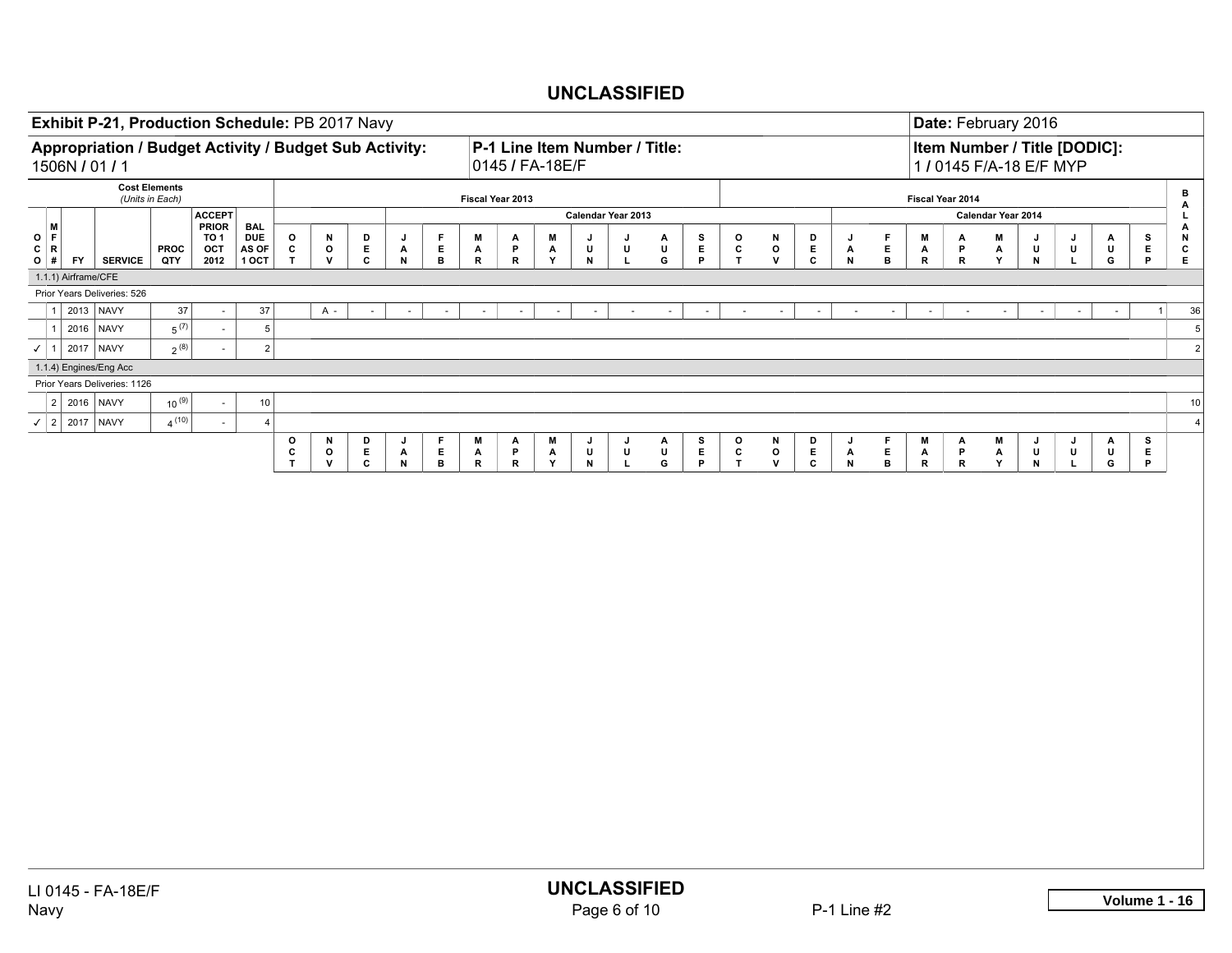|                                             | Exhibit P-21, Production Schedule: PB 2017 Navy<br>Appropriation / Budget Activity / Budget Sub Activity:<br>P-1 Line Item Number / Title: |                                         |                                                |                                            |                                    |                              |                    |   |                                           |                             |                  |                        |                                 |                |                    |             |   |              |                    |                                  |                |                           |                                 |                   |             | Date: February 2016      |                        |                        |               |                    |                                                         |              |                                           |                      |
|---------------------------------------------|--------------------------------------------------------------------------------------------------------------------------------------------|-----------------------------------------|------------------------------------------------|--------------------------------------------|------------------------------------|------------------------------|--------------------|---|-------------------------------------------|-----------------------------|------------------|------------------------|---------------------------------|----------------|--------------------|-------------|---|--------------|--------------------|----------------------------------|----------------|---------------------------|---------------------------------|-------------------|-------------|--------------------------|------------------------|------------------------|---------------|--------------------|---------------------------------------------------------|--------------|-------------------------------------------|----------------------|
| 1506N / 01 / 1                              |                                                                                                                                            |                                         |                                                |                                            |                                    |                              |                    |   |                                           |                             |                  | 0145 / FA-18E/F        |                                 |                |                    |             |   |              |                    |                                  |                |                           |                                 |                   |             |                          |                        |                        |               |                    | Item Number / Title [DODIC]:<br>1 / 0145 F/A-18 E/F MYP |              |                                           |                      |
|                                             |                                                                                                                                            | <b>Cost Elements</b><br>(Units in Each) |                                                |                                            |                                    |                              |                    |   |                                           |                             | Fiscal Year 2015 |                        |                                 |                |                    |             |   |              |                    |                                  |                |                           |                                 |                   |             |                          |                        | Fiscal Year 2016       |               |                    |                                                         |              | $\, {\bf B}$<br>$\blacktriangle$          |                      |
|                                             |                                                                                                                                            |                                         | <b>ACCEPT</b>                                  |                                            |                                    |                              |                    |   |                                           |                             |                  |                        |                                 |                | Calendar Year 2015 |             |   |              |                    |                                  |                |                           |                                 |                   |             |                          |                        |                        |               | Calendar Year 2016 |                                                         |              | L.                                        |                      |
| M<br>O F <br>C   R<br>$O$ #<br><b>FY</b>    | <b>SERVICE</b>                                                                                                                             | <b>PROC</b><br>QTY                      | <b>PRIOR</b><br>TO <sub>1</sub><br>OCT<br>2014 | <b>BAL</b><br><b>DUE</b><br>AS OF<br>1 OCT | $_{\rm c}^{\rm o}$<br>$\mathbf{T}$ | N<br>$\mathsf{o}$<br>v       | D<br>E<br>C        |   | J<br>Α<br>N                               | F<br>E.<br>$\mathbf{B}$     | M<br>A<br>R      | Α<br>P<br>$\mathsf{R}$ | M<br>Α<br>Y                     |                | U<br>N             | J<br>U<br>L |   | Α<br>U<br>G  | $\frac{S}{E}$<br>P | $\mathsf{o}$<br>$\mathbf c$<br>T |                | N<br>$\mathsf{o}$<br>v    | $\mathsf{P}_{\mathsf{E}}$<br>c  | J<br>Α<br>$\,$ N  | F<br>E<br>в |                          | М<br>A<br>$\mathsf{R}$ | Α<br>P<br>$\mathsf{R}$ | M<br>A<br>Y   | J<br>U<br>$\,$ N   | J<br>U<br>L.                                            | А<br>U<br>G  | $\lambda$<br>N<br>s<br>E.<br>c<br>P<br>Е. |                      |
| 1.1.1) Airframe/CFE                         |                                                                                                                                            |                                         |                                                |                                            |                                    |                              |                    |   |                                           |                             |                  |                        |                                 |                |                    |             |   |              |                    |                                  |                |                           |                                 |                   |             |                          |                        |                        |               |                    |                                                         |              |                                           |                      |
| Prior Years Deliveries: 526                 |                                                                                                                                            |                                         |                                                |                                            |                                    |                              |                    |   |                                           |                             |                  |                        |                                 |                |                    |             |   |              |                    |                                  |                |                           |                                 |                   |             |                          |                        |                        |               |                    |                                                         |              |                                           |                      |
| $\mathbf{1}$                                | 2013 NAVY                                                                                                                                  | 37                                      | $\mathbf{1}$                                   | 36                                         | $\mathbf{1}$                       |                              | 2                  | 2 | 3 <sup>2</sup>                            | 3                           | 3                |                        | 3 <sup>1</sup>                  | 3 <sup>1</sup> | 3                  |             | 2 | $\sim$       |                    | $\overline{2}$                   | 3 <sup>2</sup> | 3 <sup>2</sup>            | 2                               | $\sim$            |             | $\overline{\phantom{a}}$ | $\sim$                 | $\sim$                 |               | 1                  |                                                         |              | $\sim$                                    |                      |
| 1                                           | 2016 NAVY                                                                                                                                  | $5^{\,(7)}$                             | $\sim$                                         | $\,$ 5 $\,$                                |                                    |                              |                    |   |                                           |                             |                  |                        |                                 |                |                    |             |   |              |                    |                                  |                |                           |                                 |                   |             |                          |                        |                        |               |                    |                                                         |              |                                           | $\sqrt{5}$           |
| $\checkmark$ 1 2017 NAVY                    |                                                                                                                                            | $2^{(8)}$                               |                                                | $\mathbf 2$                                |                                    |                              |                    |   |                                           |                             |                  |                        |                                 |                |                    |             |   |              |                    |                                  |                |                           |                                 |                   |             |                          |                        |                        |               |                    |                                                         |              |                                           | $\sqrt{2}$           |
| 1.1.4) Engines/Eng Acc                      |                                                                                                                                            |                                         |                                                |                                            |                                    |                              |                    |   |                                           |                             |                  |                        |                                 |                |                    |             |   |              |                    |                                  |                |                           |                                 |                   |             |                          |                        |                        |               |                    |                                                         |              |                                           |                      |
| Prior Years Deliveries: 1126<br>2 2016 NAVY |                                                                                                                                            | $10^{(9)}$                              |                                                |                                            |                                    |                              |                    |   |                                           |                             |                  |                        |                                 |                |                    |             |   |              |                    |                                  |                |                           |                                 |                   |             |                          |                        |                        |               |                    |                                                         |              |                                           |                      |
| $\checkmark$ 2 2017 NAVY                    |                                                                                                                                            | $4^{(10)}$                              |                                                | 10<br>$\overline{4}$                       |                                    |                              |                    |   |                                           |                             |                  |                        |                                 |                |                    |             |   |              |                    |                                  |                |                           |                                 |                   |             |                          |                        |                        |               |                    |                                                         |              |                                           | 10<br>$\overline{4}$ |
|                                             |                                                                                                                                            |                                         |                                                |                                            | o                                  | N                            | D                  |   | J                                         | F                           | М                | Α                      | M                               |                | J                  | J           |   | $\mathbf{A}$ |                    | $\circ$                          |                | N                         | D                               | J                 | F           |                          | M                      | Α                      | M             | J                  | J                                                       | Α            | s                                         |                      |
|                                             |                                                                                                                                            |                                         |                                                |                                            | $\frac{c}{T}$                      | $\mathbf{o}$<br>$\mathsf{v}$ | $_{\rm c}^{\rm E}$ |   | $\mathop{\mathsf{A}}\limits_{\mathsf{N}}$ | $\mathsf E$<br>$\mathbf{B}$ | $\frac{A}{R}$    | $\frac{P}{R}$          | $\frac{\mathsf{A}}{\mathsf{Y}}$ |                | U<br>$\,$ N        | U<br>L      |   | U<br>G       | $\frac{S}{E}$<br>P | $\frac{c}{T}$                    |                | $\mathbf{o}$<br>${\bf v}$ | $\frac{\mathsf{E}}{\mathsf{C}}$ | $\mathsf{A}$<br>N | E.<br>в     |                          | $\mathsf{A}$<br>R      | $\frac{P}{R}$          | $\frac{A}{Y}$ | U<br>${\sf N}$     | $\mathop{\mathsf{L}}\limits^{\mathsf{U}}$               | $\sf U$<br>G | $\frac{E}{P}$                             |                      |
|                                             |                                                                                                                                            |                                         |                                                |                                            |                                    |                              |                    |   |                                           |                             |                  |                        |                                 |                |                    |             |   |              |                    |                                  |                |                           |                                 |                   |             |                          |                        |                        |               |                    |                                                         |              |                                           |                      |
|                                             |                                                                                                                                            |                                         |                                                |                                            |                                    |                              |                    |   |                                           |                             |                  |                        |                                 |                |                    |             |   |              |                    |                                  |                |                           |                                 |                   |             |                          |                        |                        |               |                    |                                                         |              |                                           |                      |
|                                             |                                                                                                                                            |                                         |                                                |                                            |                                    |                              |                    |   |                                           |                             |                  |                        |                                 |                |                    |             |   |              |                    |                                  |                |                           |                                 |                   |             |                          |                        |                        |               |                    |                                                         |              |                                           |                      |
|                                             |                                                                                                                                            |                                         |                                                |                                            |                                    |                              |                    |   |                                           |                             |                  |                        |                                 |                |                    |             |   |              |                    |                                  |                |                           |                                 |                   |             |                          |                        |                        |               |                    |                                                         |              |                                           |                      |
|                                             |                                                                                                                                            |                                         |                                                |                                            |                                    |                              |                    |   |                                           |                             |                  |                        |                                 |                |                    |             |   |              |                    |                                  |                |                           |                                 |                   |             |                          |                        |                        |               |                    |                                                         |              |                                           |                      |
|                                             |                                                                                                                                            |                                         |                                                |                                            |                                    |                              |                    |   |                                           |                             |                  |                        |                                 |                |                    |             |   |              |                    |                                  |                |                           |                                 |                   |             |                          |                        |                        |               |                    |                                                         |              |                                           |                      |
|                                             |                                                                                                                                            |                                         |                                                |                                            |                                    |                              |                    |   |                                           |                             |                  |                        |                                 |                |                    |             |   |              |                    |                                  |                |                           |                                 |                   |             |                          |                        |                        |               |                    |                                                         |              |                                           |                      |
|                                             |                                                                                                                                            |                                         |                                                |                                            |                                    |                              |                    |   |                                           |                             |                  |                        |                                 |                |                    |             |   |              |                    |                                  |                |                           |                                 |                   |             |                          |                        |                        |               |                    |                                                         |              |                                           |                      |
|                                             |                                                                                                                                            |                                         |                                                |                                            |                                    |                              |                    |   |                                           |                             |                  |                        |                                 |                |                    |             |   |              |                    |                                  |                |                           |                                 |                   |             |                          |                        |                        |               |                    |                                                         |              |                                           |                      |
|                                             |                                                                                                                                            |                                         |                                                |                                            |                                    |                              |                    |   |                                           |                             |                  |                        |                                 |                |                    |             |   |              |                    |                                  |                |                           |                                 |                   |             |                          |                        |                        |               |                    |                                                         |              |                                           |                      |
|                                             |                                                                                                                                            |                                         |                                                |                                            |                                    |                              |                    |   |                                           |                             |                  |                        |                                 |                |                    |             |   |              |                    |                                  |                |                           |                                 |                   |             |                          |                        |                        |               |                    |                                                         |              |                                           |                      |
|                                             |                                                                                                                                            |                                         |                                                |                                            |                                    |                              |                    |   |                                           |                             |                  |                        |                                 |                |                    |             |   |              |                    |                                  |                |                           |                                 |                   |             |                          |                        |                        |               |                    |                                                         |              |                                           |                      |
|                                             |                                                                                                                                            |                                         |                                                |                                            |                                    |                              |                    |   |                                           |                             |                  |                        |                                 |                |                    |             |   |              |                    |                                  |                |                           |                                 |                   |             |                          |                        |                        |               |                    |                                                         |              |                                           |                      |
|                                             |                                                                                                                                            |                                         |                                                |                                            |                                    |                              |                    |   |                                           |                             |                  |                        |                                 |                |                    |             |   |              |                    |                                  |                |                           |                                 |                   |             |                          |                        |                        |               |                    |                                                         |              |                                           |                      |
|                                             |                                                                                                                                            |                                         |                                                |                                            |                                    |                              |                    |   |                                           |                             |                  |                        |                                 |                |                    |             |   |              |                    |                                  |                |                           |                                 |                   |             |                          |                        |                        |               |                    |                                                         |              |                                           |                      |
|                                             |                                                                                                                                            |                                         |                                                |                                            |                                    |                              |                    |   |                                           |                             |                  |                        |                                 |                |                    |             |   |              |                    |                                  |                |                           |                                 |                   |             |                          |                        |                        |               |                    |                                                         |              |                                           |                      |
|                                             |                                                                                                                                            |                                         |                                                |                                            |                                    |                              |                    |   |                                           |                             |                  |                        |                                 |                |                    |             |   |              |                    |                                  |                |                           |                                 |                   |             |                          |                        |                        |               |                    |                                                         |              |                                           |                      |
|                                             |                                                                                                                                            |                                         |                                                |                                            |                                    |                              |                    |   |                                           |                             |                  |                        |                                 |                |                    |             |   |              |                    |                                  |                |                           |                                 |                   |             |                          |                        |                        |               |                    |                                                         |              |                                           |                      |
|                                             |                                                                                                                                            |                                         |                                                |                                            |                                    |                              |                    |   |                                           |                             |                  |                        |                                 |                |                    |             |   |              |                    |                                  |                |                           |                                 |                   |             |                          |                        |                        |               |                    |                                                         |              |                                           |                      |
|                                             |                                                                                                                                            |                                         |                                                |                                            |                                    |                              |                    |   |                                           |                             |                  |                        |                                 |                |                    |             |   |              |                    |                                  |                |                           |                                 |                   |             |                          |                        |                        |               |                    |                                                         |              |                                           |                      |
|                                             |                                                                                                                                            |                                         |                                                |                                            |                                    |                              |                    |   |                                           |                             |                  |                        |                                 |                |                    |             |   |              |                    |                                  |                |                           |                                 |                   |             |                          |                        |                        |               |                    |                                                         |              |                                           |                      |
|                                             |                                                                                                                                            |                                         |                                                |                                            |                                    |                              |                    |   |                                           |                             |                  |                        |                                 |                |                    |             |   |              |                    |                                  |                |                           |                                 |                   |             |                          |                        |                        |               |                    |                                                         |              |                                           |                      |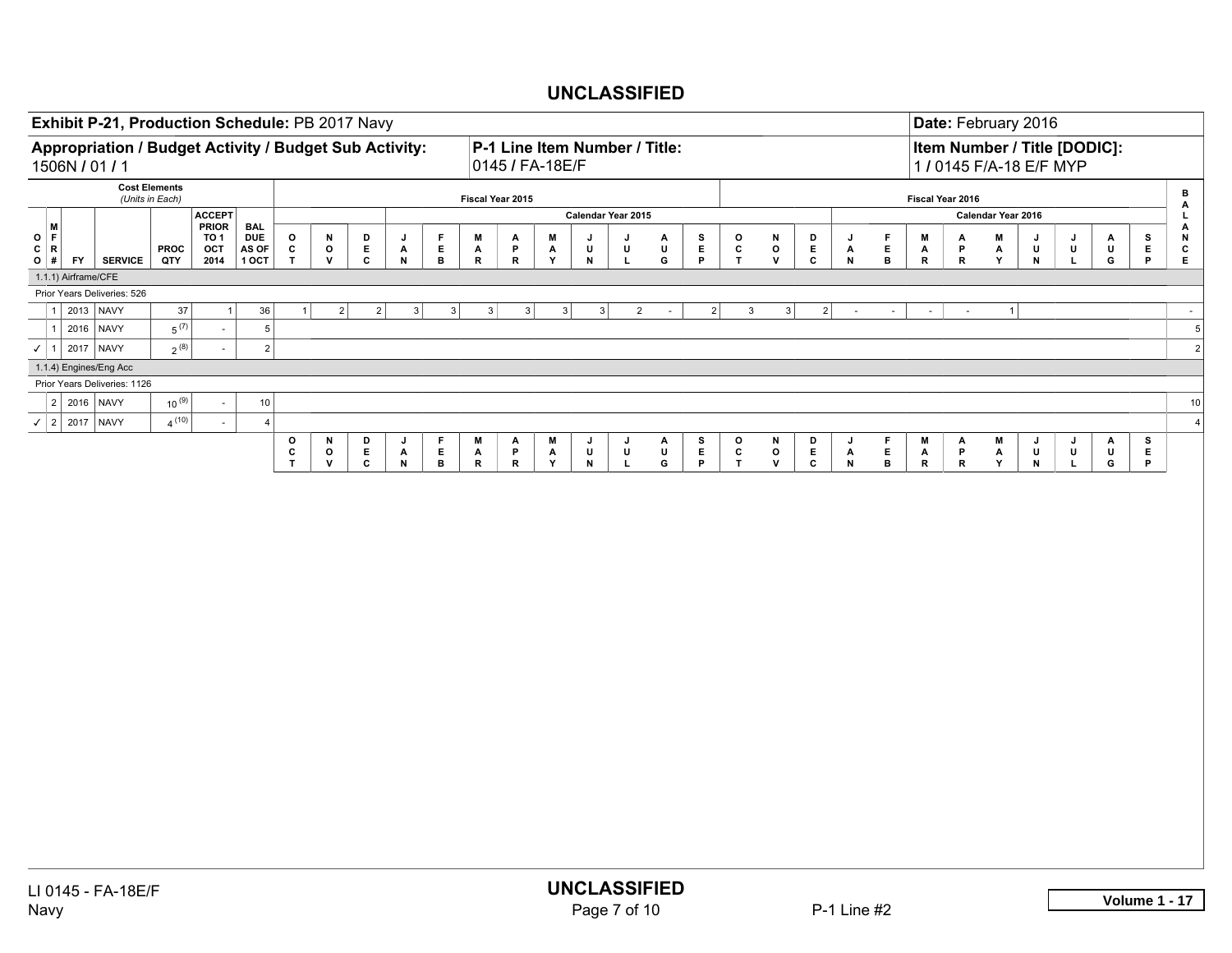| Exhibit P-21, Production Schedule: PB 2017 Navy                          |                |                                         |                                                |                                     |                                                                       |                                           |                         |                                       |                            |                                    |                                                  |                                      |                    |                       | Date: February 2016 |            |                                            |                          |                                                                       |                             |                        |                        |                                                         |                                      |             |             |             |                          |                                   |
|--------------------------------------------------------------------------|----------------|-----------------------------------------|------------------------------------------------|-------------------------------------|-----------------------------------------------------------------------|-------------------------------------------|-------------------------|---------------------------------------|----------------------------|------------------------------------|--------------------------------------------------|--------------------------------------|--------------------|-----------------------|---------------------|------------|--------------------------------------------|--------------------------|-----------------------------------------------------------------------|-----------------------------|------------------------|------------------------|---------------------------------------------------------|--------------------------------------|-------------|-------------|-------------|--------------------------|-----------------------------------|
| Appropriation / Budget Activity / Budget Sub Activity:<br>1506N / 01 / 1 |                |                                         |                                                |                                     |                                                                       |                                           |                         |                                       |                            |                                    | P-1 Line Item Number / Title:<br>0145 / FA-18E/F |                                      |                    |                       |                     |            |                                            |                          |                                                                       |                             |                        |                        | Item Number / Title [DODIC]:<br>1 / 0145 F/A-18 E/F MYP |                                      |             |             |             |                          |                                   |
|                                                                          |                | <b>Cost Elements</b><br>(Units in Each) |                                                |                                     |                                                                       |                                           |                         |                                       |                            |                                    | Fiscal Year 2017                                 |                                      |                    |                       |                     |            |                                            |                          |                                                                       |                             |                        |                        | Fiscal Year 2018                                        |                                      |             |             |             |                          | $\, {\bf B} \,$                   |
|                                                                          |                |                                         | <b>ACCEPT</b>                                  |                                     |                                                                       |                                           |                         |                                       |                            |                                    |                                                  |                                      | Calendar Year 2017 |                       |                     |            |                                            |                          |                                                                       |                             |                        |                        |                                                         | Calendar Year 2018                   |             |             |             |                          | A<br>L.                           |
| M<br>O   F<br>C   R  <br>$O$ #<br><b>FY</b>                              | <b>SERVICE</b> | <b>PROC</b><br>QTY                      | <b>PRIOR</b><br>TO <sub>1</sub><br>OCT<br>2016 | BAL<br><b>DUE</b><br>AS OF<br>1 OCT | $\begin{array}{c} \texttt{o} \\ \texttt{c} \\ \texttt{T} \end{array}$ | ${\sf N}$<br>$\mathsf{o}$<br>$\mathsf{v}$ | D<br>$_{\rm c}^{\rm E}$ | J<br>А<br>${\sf N}$                   | F<br>E.<br>$\, {\bf B} \,$ | M<br>$\mathbf{A}$<br>${\mathbf R}$ | $\mathsf{A}_{\mathsf{P}}$<br>$\mathbf R$         | M<br>$\mathbf{A}$<br>Y               | U<br>$\,$ N        | J<br>U<br>$\mathbf L$ | A<br>U<br>G         | E<br>P     | $\mathbf{o}$<br>$\mathbf c$<br>$\mathsf T$ | N<br>$\mathbf{o}$<br>v   | $\begin{array}{c} \mathsf{D} \\ \mathsf{E} \\ \mathsf{C} \end{array}$ | J<br>$\mathbf{A}$<br>$\,$ N | F<br>E<br>$\, {\bf B}$ | M<br>$\mathsf{A}$<br>R | Α<br>P<br>R                                             | M<br>$\frac{\mathsf{A}}{\mathsf{Y}}$ | J<br>U<br>N | J<br>U<br>L | A<br>U<br>G | $_{\rm E}^{\rm S}$<br>P  | Α<br>$\,$ N<br>$\mathbf{c}$<br>Е. |
| 1.1.1) Airframe/CFE                                                      |                |                                         |                                                |                                     |                                                                       |                                           |                         |                                       |                            |                                    |                                                  |                                      |                    |                       |                     |            |                                            |                          |                                                                       |                             |                        |                        |                                                         |                                      |             |             |             |                          |                                   |
| Prior Years Deliveries: 526                                              |                |                                         |                                                |                                     |                                                                       |                                           |                         |                                       |                            |                                    |                                                  |                                      |                    |                       |                     |            |                                            |                          |                                                                       |                             |                        |                        |                                                         |                                      |             |             |             |                          |                                   |
| $\mathbf{1}$                                                             | 2013 NAVY      | 37                                      | 37                                             | $\sim$                              |                                                                       |                                           |                         |                                       |                            |                                    |                                                  |                                      |                    |                       |                     |            |                                            |                          |                                                                       |                             |                        |                        |                                                         |                                      |             |             |             |                          | $\sim$                            |
| $1 \vert$                                                                | 2016 NAVY      | $5^{(7)}$                               | $\sim$                                         | 5 <sup>2</sup>                      | $A -$                                                                 |                                           | $\sim$                  | $\omega$                              | $\omega$                   | $\sim$                             | $\bar{a}$                                        | $\sim$                               | $\sim$             | $\sim$                | $\sim$              | $\sim$     | $\sim$                                     | $\overline{\phantom{a}}$ | $\sim$                                                                | 2                           | $\overline{2}$         | -1                     |                                                         |                                      |             |             |             |                          | $\sim$                            |
| $\checkmark$ 1 2017 NAVY                                                 |                | $2^{(8)}$                               | $\overline{\phantom{a}}$                       | 2                                   |                                                                       |                                           |                         |                                       |                            |                                    |                                                  |                                      |                    |                       |                     | A -        | $\sim$                                     | $\omega$                 | $\mathcal{L}_{\mathcal{A}}$                                           | $\sim$                      | $\mathbf{r}$           | $\sim$                 | $\overline{\phantom{a}}$                                | $\overline{\phantom{a}}$             | $\sim$      | $\sim$      | $\sim$      | $\overline{\phantom{a}}$ | $\overline{2}$                    |
| 1.1.4) Engines/Eng Acc                                                   |                |                                         |                                                |                                     |                                                                       |                                           |                         |                                       |                            |                                    |                                                  |                                      |                    |                       |                     |            |                                            |                          |                                                                       |                             |                        |                        |                                                         |                                      |             |             |             |                          |                                   |
| Prior Years Deliveries: 1126                                             |                |                                         |                                                |                                     |                                                                       |                                           |                         |                                       |                            |                                    |                                                  |                                      |                    |                       |                     |            |                                            |                          |                                                                       |                             |                        |                        |                                                         |                                      |             |             |             |                          |                                   |
| $2$ 2016 NAVY                                                            |                | $10^{(9)}$                              |                                                | 10                                  |                                                                       |                                           | $A -$                   | $\overline{\phantom{a}}$              | $\overline{\phantom{a}}$   | $\sim$                             | $\overline{\phantom{a}}$                         | $\sim$                               | $\sim$             | 4                     | 4                   | $\sqrt{2}$ |                                            |                          |                                                                       |                             |                        |                        |                                                         |                                      |             |             |             |                          | $\sim$                            |
| $\checkmark$ 2 2017 NAVY                                                 |                | $4^{(10)}$                              |                                                | $\vert$ 4                           |                                                                       |                                           |                         |                                       |                            |                                    |                                                  |                                      |                    |                       |                     |            |                                            |                          |                                                                       |                             |                        |                        |                                                         |                                      | A -         |             |             | $\overline{\phantom{a}}$ | $\overline{4}$                    |
|                                                                          |                |                                         |                                                |                                     | o<br>$\frac{c}{T}$                                                    | N<br>$\mathsf{o}$                         | D<br>Е.                 | J<br>$\mathop{N}\limits^{\mathbf{A}}$ | F<br>$E_{\perp}$           | М<br>$\mathsf{A}$<br>R             | Α<br>$\frac{P}{R}$                               | M<br>$\frac{\mathsf{A}}{\mathsf{Y}}$ | J<br>U             | J<br>U                | Α<br>$\sf U$        | s<br>Е.    | o<br>$\frac{c}{T}$                         | N<br>$\mathsf{o}$        | D<br>$\frac{\mathsf{E}}{\mathsf{C}}$                                  | J<br>$\mathsf{A}$<br>N      | F<br>E.                | M<br>$\mathsf{A}$<br>R | Α<br>P                                                  | M<br>$\frac{\mathsf{A}}{\mathsf{Y}}$ | J<br>U      | J<br>u<br>L | A<br>U      | s<br>E<br>P              |                                   |
|                                                                          |                |                                         |                                                |                                     |                                                                       | ${\mathsf v}$                             | $\mathbf{c}$            |                                       | $\mathbf{B}$               |                                    |                                                  |                                      | $\,$ N $\,$        | $\mathbf L$           | G                   | P          |                                            | ${\bf v}$                |                                                                       |                             | $\, {\bf B} \,$        |                        | $\mathsf R$                                             |                                      | $\mathsf N$ |             | G           |                          |                                   |
|                                                                          |                |                                         |                                                |                                     |                                                                       |                                           |                         |                                       |                            |                                    |                                                  |                                      |                    |                       |                     |            |                                            |                          |                                                                       |                             |                        |                        |                                                         |                                      |             |             |             |                          |                                   |
|                                                                          |                |                                         |                                                |                                     |                                                                       |                                           |                         |                                       |                            |                                    |                                                  |                                      |                    |                       |                     |            |                                            |                          |                                                                       |                             |                        |                        |                                                         |                                      |             |             |             |                          |                                   |
|                                                                          |                |                                         |                                                |                                     |                                                                       |                                           |                         |                                       |                            |                                    |                                                  |                                      |                    |                       |                     |            |                                            |                          |                                                                       |                             |                        |                        |                                                         |                                      |             |             |             |                          |                                   |
|                                                                          |                |                                         |                                                |                                     |                                                                       |                                           |                         |                                       |                            |                                    |                                                  |                                      |                    |                       |                     |            |                                            |                          |                                                                       |                             |                        |                        |                                                         |                                      |             |             |             |                          |                                   |
|                                                                          |                |                                         |                                                |                                     |                                                                       |                                           |                         |                                       |                            |                                    |                                                  |                                      |                    |                       |                     |            |                                            |                          |                                                                       |                             |                        |                        |                                                         |                                      |             |             |             |                          |                                   |
|                                                                          |                |                                         |                                                |                                     |                                                                       |                                           |                         |                                       |                            |                                    |                                                  |                                      |                    |                       |                     |            |                                            |                          |                                                                       |                             |                        |                        |                                                         |                                      |             |             |             |                          |                                   |
|                                                                          |                |                                         |                                                |                                     |                                                                       |                                           |                         |                                       |                            |                                    |                                                  |                                      |                    |                       |                     |            |                                            |                          |                                                                       |                             |                        |                        |                                                         |                                      |             |             |             |                          |                                   |
|                                                                          |                |                                         |                                                |                                     |                                                                       |                                           |                         |                                       |                            |                                    |                                                  |                                      |                    |                       |                     |            |                                            |                          |                                                                       |                             |                        |                        |                                                         |                                      |             |             |             |                          |                                   |
|                                                                          |                |                                         |                                                |                                     |                                                                       |                                           |                         |                                       |                            |                                    |                                                  |                                      |                    |                       |                     |            |                                            |                          |                                                                       |                             |                        |                        |                                                         |                                      |             |             |             |                          |                                   |
|                                                                          |                |                                         |                                                |                                     |                                                                       |                                           |                         |                                       |                            |                                    |                                                  |                                      |                    |                       |                     |            |                                            |                          |                                                                       |                             |                        |                        |                                                         |                                      |             |             |             |                          |                                   |
|                                                                          |                |                                         |                                                |                                     |                                                                       |                                           |                         |                                       |                            |                                    |                                                  |                                      |                    |                       |                     |            |                                            |                          |                                                                       |                             |                        |                        |                                                         |                                      |             |             |             |                          |                                   |
|                                                                          |                |                                         |                                                |                                     |                                                                       |                                           |                         |                                       |                            |                                    |                                                  |                                      |                    |                       |                     |            |                                            |                          |                                                                       |                             |                        |                        |                                                         |                                      |             |             |             |                          |                                   |
|                                                                          |                |                                         |                                                |                                     |                                                                       |                                           |                         |                                       |                            |                                    |                                                  |                                      |                    |                       |                     |            |                                            |                          |                                                                       |                             |                        |                        |                                                         |                                      |             |             |             |                          |                                   |
|                                                                          |                |                                         |                                                |                                     |                                                                       |                                           |                         |                                       |                            |                                    |                                                  |                                      |                    |                       |                     |            |                                            |                          |                                                                       |                             |                        |                        |                                                         |                                      |             |             |             |                          |                                   |
|                                                                          |                |                                         |                                                |                                     |                                                                       |                                           |                         |                                       |                            |                                    |                                                  |                                      |                    |                       |                     |            |                                            |                          |                                                                       |                             |                        |                        |                                                         |                                      |             |             |             |                          |                                   |
|                                                                          |                |                                         |                                                |                                     |                                                                       |                                           |                         |                                       |                            |                                    |                                                  |                                      |                    |                       |                     |            |                                            |                          |                                                                       |                             |                        |                        |                                                         |                                      |             |             |             |                          |                                   |
|                                                                          |                |                                         |                                                |                                     |                                                                       |                                           |                         |                                       |                            |                                    |                                                  |                                      |                    |                       |                     |            |                                            |                          |                                                                       |                             |                        |                        |                                                         |                                      |             |             |             |                          |                                   |
|                                                                          |                |                                         |                                                |                                     |                                                                       |                                           |                         |                                       |                            |                                    |                                                  |                                      |                    |                       |                     |            |                                            |                          |                                                                       |                             |                        |                        |                                                         |                                      |             |             |             |                          |                                   |
|                                                                          |                |                                         |                                                |                                     |                                                                       |                                           |                         |                                       |                            |                                    |                                                  |                                      |                    |                       |                     |            |                                            |                          |                                                                       |                             |                        |                        |                                                         |                                      |             |             |             |                          |                                   |
|                                                                          |                |                                         |                                                |                                     |                                                                       |                                           |                         |                                       |                            |                                    |                                                  |                                      |                    |                       |                     |            |                                            |                          |                                                                       |                             |                        |                        |                                                         |                                      |             |             |             |                          |                                   |
|                                                                          |                |                                         |                                                |                                     |                                                                       |                                           |                         |                                       |                            |                                    |                                                  |                                      |                    |                       |                     |            |                                            |                          |                                                                       |                             |                        |                        |                                                         |                                      |             |             |             |                          |                                   |
|                                                                          |                |                                         |                                                |                                     |                                                                       |                                           |                         |                                       |                            |                                    |                                                  |                                      |                    |                       |                     |            |                                            |                          |                                                                       |                             |                        |                        |                                                         |                                      |             |             |             |                          |                                   |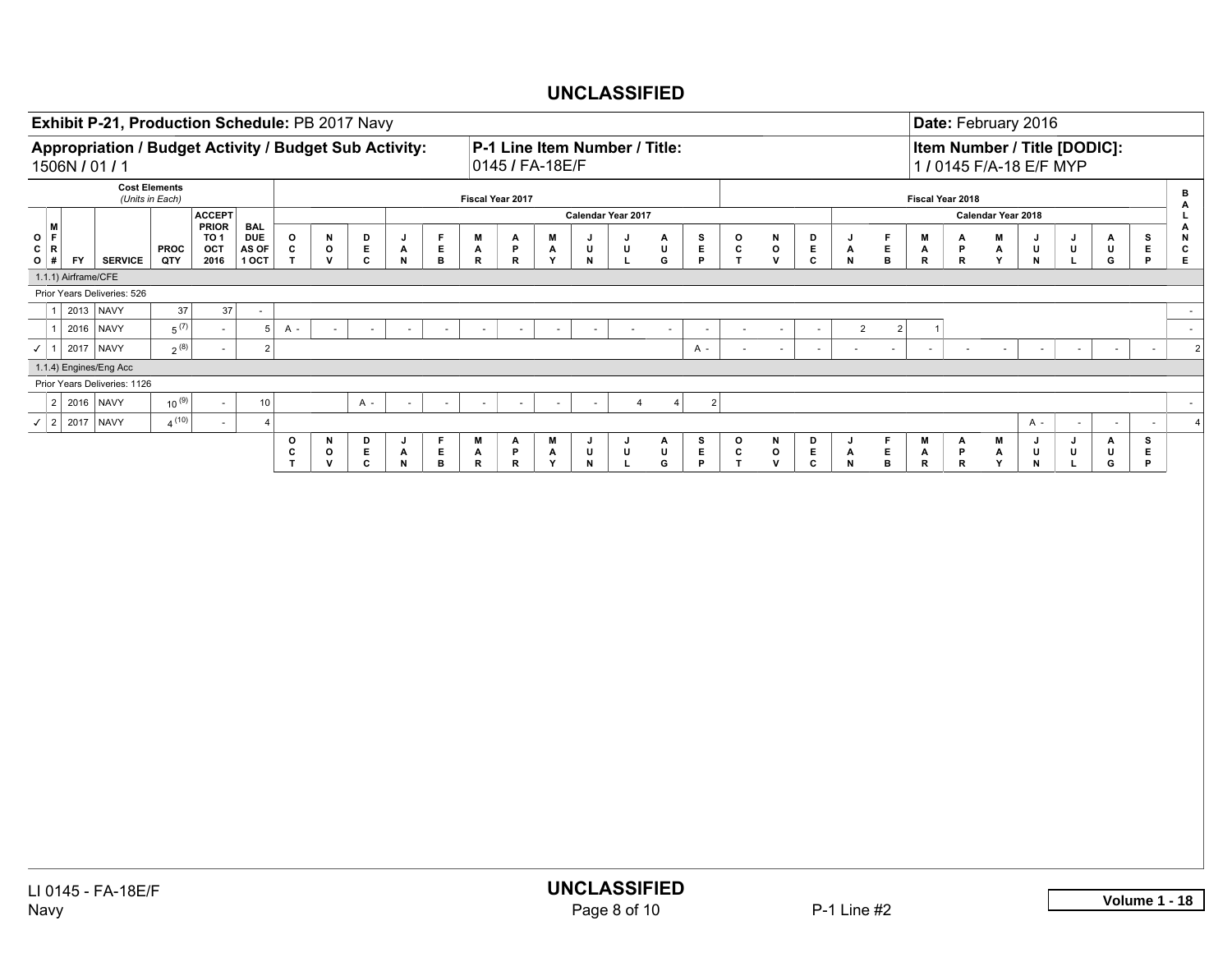| Exhibit P-21, Production Schedule: PB 2017 Navy                          |                 |                      |                               |                              |                                   |                                   |                         |                                           |                               |                        |                             |                    |                               |                       |                   |                       |                        |                                    |                         |                                                              |                          |                        |                        |                                      | Date: February 2016                                     |                        |                   |                    |                                       |
|--------------------------------------------------------------------------|-----------------|----------------------|-------------------------------|------------------------------|-----------------------------------|-----------------------------------|-------------------------|-------------------------------------------|-------------------------------|------------------------|-----------------------------|--------------------|-------------------------------|-----------------------|-------------------|-----------------------|------------------------|------------------------------------|-------------------------|--------------------------------------------------------------|--------------------------|------------------------|------------------------|--------------------------------------|---------------------------------------------------------|------------------------|-------------------|--------------------|---------------------------------------|
| Appropriation / Budget Activity / Budget Sub Activity:<br>1506N / 01 / 1 |                 |                      |                               |                              |                                   |                                   |                         |                                           |                               |                        | 0145 / FA-18E/F             |                    | P-1 Line Item Number / Title: |                       |                   |                       |                        |                                    |                         |                                                              |                          |                        |                        |                                      | Item Number / Title [DODIC]:<br>1 / 0145 F/A-18 E/F MYP |                        |                   |                    |                                       |
|                                                                          | (Units in Each) | <b>Cost Elements</b> |                               |                              |                                   |                                   |                         |                                           |                               |                        | Fiscal Year 2019            |                    |                               |                       |                   |                       |                        |                                    |                         |                                                              |                          |                        | Fiscal Year 2020       |                                      |                                                         |                        |                   |                    | $\, {\bf B}$<br>A                     |
| i M                                                                      |                 |                      | <b>ACCEPT</b><br><b>PRIOR</b> | BAL                          |                                   |                                   |                         |                                           |                               |                        |                             |                    | Calendar Year 2019            |                       |                   |                       |                        |                                    |                         |                                                              |                          |                        |                        | Calendar Year 2020                   |                                                         |                        |                   |                    | L                                     |
| O   F<br>C   R<br><b>FY</b><br>$O$ #                                     | <b>SERVICE</b>  | <b>PROC</b><br>QTY   | TO 1<br>OCT<br>2018           | <b>DUE</b><br>AS OF<br>1 OCT | $\mathsf{o}$<br>$\mathbf{c}$<br>T | N<br>$\mathbf{o}$<br>$\mathbf{v}$ | D<br>E.<br>$\mathbf{c}$ | J<br>Α<br>${\sf N}$                       | F.<br>Е.<br>в                 | M<br>$\mathbf{A}$<br>R | Α<br>P<br>$\mathsf{R}$      | M<br>A<br>Y        | U<br>N                        | J<br>U<br>L           | Α<br>U<br>G       | s<br>$\mathsf E$<br>P | o<br>c<br>$\mathbf{T}$ | N<br>$\mathsf{o}$<br>${\mathsf v}$ | D<br>E.<br>c            | J<br>A<br>$\mathsf N$                                        | F.<br>E<br>В             | M<br>Α<br>$\mathbf R$  | А<br>P<br>$\mathsf{R}$ | M<br>A<br>Y                          | J<br>U<br>N                                             | J<br>U<br>$\mathbf{L}$ | A<br>U<br>G       | s<br>E.<br>P       | A<br>N<br>$\mathbf{c}$<br>$\mathsf E$ |
| 1.1.1) Airframe/CFE                                                      |                 |                      |                               |                              |                                   |                                   |                         |                                           |                               |                        |                             |                    |                               |                       |                   |                       |                        |                                    |                         |                                                              |                          |                        |                        |                                      |                                                         |                        |                   |                    |                                       |
| Prior Years Deliveries: 526                                              |                 |                      |                               |                              |                                   |                                   |                         |                                           |                               |                        |                             |                    |                               |                       |                   |                       |                        |                                    |                         |                                                              |                          |                        |                        |                                      |                                                         |                        |                   |                    |                                       |
| $\overline{\mathbf{1}}$                                                  | 2013 NAVY       | $37\,$               | $37\,$                        | $\blacksquare$               |                                   |                                   |                         |                                           |                               |                        |                             |                    |                               |                       |                   |                       |                        |                                    |                         |                                                              |                          |                        |                        |                                      |                                                         |                        |                   |                    | $\sim$                                |
| l 1                                                                      | 2016 NAVY       | $5^{(7)}$            | 5 <sup>5</sup>                | $\omega$                     |                                   |                                   |                         |                                           |                               |                        |                             |                    |                               |                       |                   |                       |                        |                                    |                         |                                                              |                          |                        |                        |                                      |                                                         |                        |                   |                    | $\sim$                                |
| $\checkmark$ 1                                                           | 2017   NAVY     | $2^{(8)}$            | $\sim$                        | 2                            | $\sim$                            | $\sim$                            | $\sim$                  | $\sim$                                    | $\sim$                        | $\sim$                 | $\mathcal{L}_{\mathcal{A}}$ | $\sim$             | $\sim$                        | $\sim$                | $\omega$          |                       | 2                      |                                    |                         |                                                              |                          |                        |                        |                                      |                                                         |                        |                   |                    | $\sim$                                |
| 1.1.4) Engines/Eng Acc                                                   |                 |                      |                               |                              |                                   |                                   |                         |                                           |                               |                        |                             |                    |                               |                       |                   |                       |                        |                                    |                         |                                                              |                          |                        |                        |                                      |                                                         |                        |                   |                    |                                       |
| Prior Years Deliveries: 1126                                             |                 |                      |                               |                              |                                   |                                   |                         |                                           |                               |                        |                             |                    |                               |                       |                   |                       |                        |                                    |                         |                                                              |                          |                        |                        |                                      |                                                         |                        |                   |                    |                                       |
| $\overline{2}$                                                           | 2016   NAVY     | $10^{(9)}$           | 10                            | $\blacksquare$               |                                   |                                   |                         |                                           |                               |                        |                             |                    |                               |                       |                   |                       |                        |                                    |                         |                                                              |                          |                        |                        |                                      |                                                         |                        |                   |                    | $\sim$                                |
| $\checkmark$   2                                                         | 2017 NAVY       | $4^{(10)}$           | $\overline{\phantom{a}}$      | $\overline{4}$               | $\overline{\phantom{a}}$          | $\boldsymbol{\mathsf{N}}$         |                         | 2<br>J                                    | $\overline{2}$<br>$\mathsf F$ | M                      |                             |                    |                               |                       |                   |                       |                        |                                    |                         |                                                              |                          |                        |                        |                                      |                                                         |                        |                   |                    | $\sim$                                |
|                                                                          |                 |                      |                               |                              | $\mathbf{o}$<br>$\frac{c}{T}$     | $\mathbf{o}$<br>$\mathsf{v}$      | D<br>$_{\rm c}^{\rm E}$ | $\mathop{\mathsf{A}}\limits_{\mathsf{N}}$ | $_{\rm B}^{\rm E}$            | $\mathsf{A}$<br>R      | Α<br>$\frac{P}{R}$          | M<br>$\frac{A}{Y}$ | J<br>U<br>${\sf N}$           | J<br>U<br>$\mathbf L$ | Α<br>$\sf U$<br>G | $\frac{S}{P}$         | o<br>$\frac{c}{T}$     | N<br>$\mathbf{o}$<br>$\mathbf{v}$  | D<br>$_{\rm c}^{\rm E}$ | J<br>$\begin{array}{c} \mathsf{A} \\ \mathsf{N} \end{array}$ | F.<br>E.<br>$\mathbf{B}$ | M<br>$\mathsf{A}$<br>R | Α<br>P<br>$\mathbf R$  | M<br>$\frac{\mathsf{A}}{\mathsf{Y}}$ | J<br>U<br>$\mathbf N$                                   | J<br>U<br>$\mathbf L$  | А<br>$\sf U$<br>G | s<br>$\frac{E}{P}$ |                                       |
|                                                                          |                 |                      |                               |                              |                                   |                                   |                         |                                           |                               |                        |                             |                    |                               |                       |                   |                       |                        |                                    |                         |                                                              |                          |                        |                        |                                      |                                                         |                        |                   |                    |                                       |